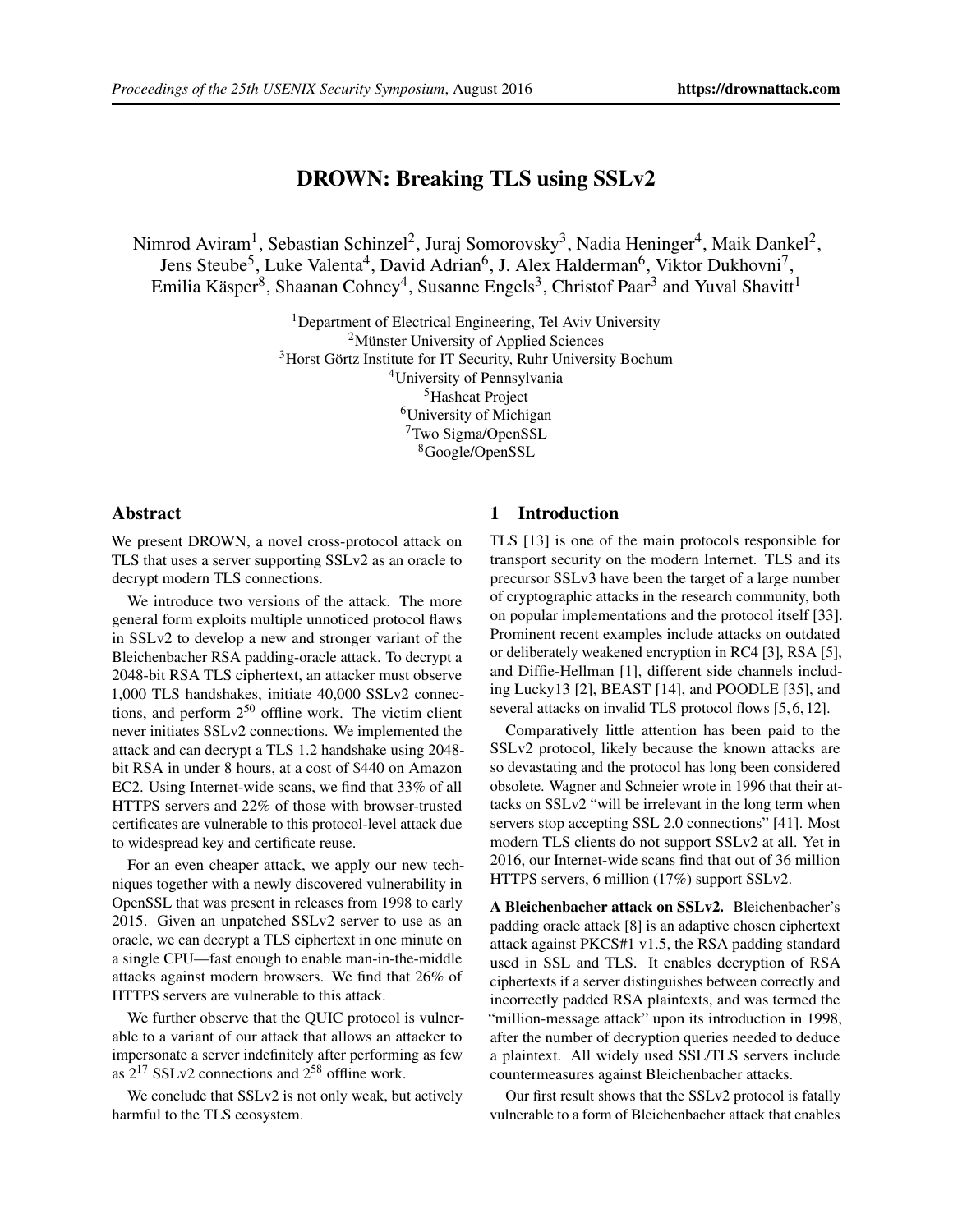decryption of RSA ciphertexts. We develop a novel application of the attack that allows us to use a server that supports SSLv2 as an efficient padding oracle. This attack is a protocol-level flaw in SSLv2 that results in a feasible attack for 40-bit export cipher strengths, and in fact abuses the universally implemented countermeasures against Bleichenbacher attacks to obtain a decryption oracle.

We also discovered multiple implementation flaws in commonly deployed OpenSSL versions that allow an extremely efficient instantiation of this attack.

Using SSLv2 to break TLS. Second, we present a novel *cross-protocol attack* that allows an attacker to break a passively collected RSA key exchange for any TLS server if the RSA keys are also used for SSLv2, possibly on a different server. We call this attack DROWN (*Decrypting RSA using Obsolete and Weakened eNcryption*).

In its *general* version, the attack exploits the protocol flaws in SSLv2, does not rely on any particular library implementation, and is feasible to carry out in practice by taking advantage of commonly supported export-grade ciphers. In order to decrypt one TLS session, the attacker must passively capture about 1,000 TLS sessions using RSA key exchange, make 40,000 SSLv2 connections to the victim server, and perform  $2^{50}$  symmetric encryption operations. We successfully carried out this attack using an optimized GPU implementation and were able to decrypt a 2048-bit RSA ciphertext in less than 18 hours on a GPU cluster and less than 8 hours using Amazon EC2.

We found that 11.5 million HTTPS servers (33%) are vulnerable to this attack, because many HTTPS servers that do not directly support SSLv2 share RSA keys with other services that do. Of servers offering HTTPS with browser-trusted certificates, 22% are vulnerable.

We also present a *special* version of DROWN that exploits flaws in OpenSSL for a more efficient oracle. It requires roughly the same number of captured TLS sessions as the general attack, but only half as many connections to the victim server and no large computations. This attack can be completed on a single core on commodity hardware in less than a minute, and is limited primarily by how fast the server can complete handshakes. It is fast enough that an attacker can perform man-in-the-middle attacks on live TLS sessions before the handshake times out, and downgrade a modern TLS client to RSA key exchange with a server that prefers non-RSA cipher suites. Our Internet-wide scans suggest that 79% of HTTPS servers that are vulnerable to the general attack, or 26% of all HTTPS servers, are also vulnerable to real-time attacks exploiting these implementation flaws.

Our results highlight the risk that continued support for SSLv2 imposes on the security of much more recent TLS versions. This is an instance of a more general phenomenon of insufficient domain separation, where older, vulnerable security standards can open the door to attacks on newer versions. We conclude that phasing out outdated and insecure standards should become a priority for standards designers and practitioners.

Disclosure. DROWN was assigned CVE-2016-0800. We disclosed our attacks to OpenSSL and worked with them to coordinate further disclosures. The specific OpenSSL vulnerabilities we discovered have been designated CVE-2015-3197, CVE-2016-0703, and CVE-2016- 0704. In response to our findings, OpenSSL has made it impossible to configure a TLS server in such a way that it is vulnerable to DROWN. Microsoft had already disabled SSLv2 for all supported versions of IIS. We also disclosed the attack to the NSS developers, who have disabled SSLv2 on the last NSS tool that supported it and have hastened efforts to entirely remove the protocol from their codebase. In response to our disclosure, Google will disable QUIC support for non-whitelisted servers and modify the QUIC standard. We also notified IBM, Cisco, Amazon, the German CERT-Bund, and the Israeli CERT.

Online resources. Contact information, server test tools, and updates are available at https://drownattack.com.

# 2 Background

In the following, *a*||*b* denotes concatenation of strings *a* and *b*.  $a[i]$  references the *i*-th byte in *a*.  $(N, e)$  denotes an RSA public key, where *N* has byte-length  $\ell_m$  ( $|N| = \ell_m$ ) and *e* is the public exponent. The corresponding secret exponent is  $d = 1/e$  mod  $\phi(N)$ .

## 2.1 PKCS#1 v1.5 encryption padding

Our attacks rely on the structure of RSA PKCS#1 v1.5 padding. Although RSA PKCS#1 v2.0 implements OAEP, SSL/TLS still uses PKCS#1 v1.5. The PKCS#1 v1.5 encryption padding scheme [\[27\]](#page-14-10) randomizes encryptions by prepending a random padding string *PS* to a message *k* (here, a symmetric session key) before RSA encryption:

- 1. The plaintext message is  $k$ ,  $\ell_k = |k|$ . The encrypter generates a random byte string *PS*, where  $|PS| \ge 8$ ,  $|PS| = \ell_m - 3 - \ell_k$ , and 0x00  $\notin$  ${PS[1], \ldots, PS[|PS|]}$ .
- 2. The encryption block is  $m = 00||02||PS||00||k$ .
- 3. The ciphertext is computed as  $c = m^e \text{ mod } N$ .

To decrypt such a ciphertext, the decrypter first computes  $m = c^d \mod N$ . Then it checks whether the decrypted message *m* is correctly formatted as a PKCS#1 v1.5-encoded message. We say that the ciphertext *c* and the decrypted message bytes  $m[1] \mid |m[2]| \dots \mid |m[\ell_m]$ are PKCS#1 v1.5 conformant if:

$$
m[1]||m[2] = 0 \times 00||0 \times 02
$$
  
0x00  $\notin \{m[3],...,m[10]\}$ 

If this condition holds, the decrypter searches for the first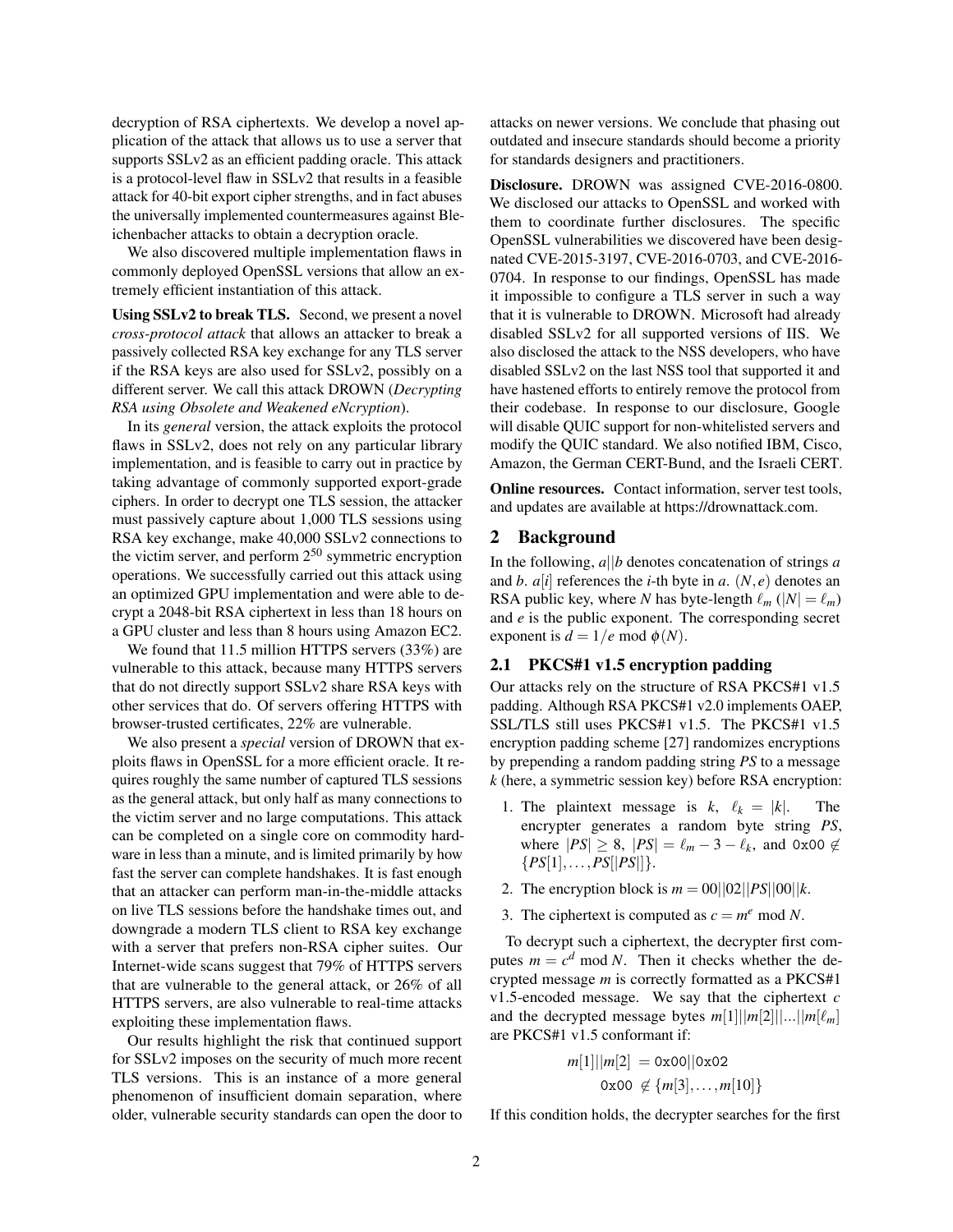

<span id="page-2-0"></span>Figure 1: SSLv2 handshake. The server responds with a ServerVerify message directly after receiving an RSA-PKCS#1 v1.5 ciphertext contained in ClientMasterKey. This protocol feature enables our attack.

value  $i > 10$  such that  $m[i] = 0x00$ . Then, it extracts  $k =$  $m[i+1]$ ||...|| $m[\ell_m]$ . Otherwise, the ciphertext is rejected.

In SSLv3 and TLS, RSA PKCS#1 v1.5 is used to encapsulate the premaster secret exchanged during the hand-shake [\[13\]](#page-14-0). Thus, *k* is interpreted as the premaster secret. In SSLv2, RSA PKCS#1 v1.5 is used for encapsulation of an equivalent key denoted the master\_key.

## 2.2 SSL and TLS

The first incarnation of the TLS protocol was the SSL (Secure Socket Layer) protocol, which was designed by Netscape in the 90s. The first two versions of SSL were immediately found to be vulnerable to trivial attacks [\[40,](#page-15-2) [41\]](#page-15-1) which were fixed in SSLv3 [\[17\]](#page-14-11). Later versions of the standard were renamed TLS, and share a similar structure to SSLv3. The current version of the protocol is TLS 1.2; TLS 1.3 is currently under development.

An SSL/TLS protocol flow consists of two phases: handshake and application data exchange. In the first phase, the communicating parties agree on cryptographic algorithms and establish shared keys. In the second phase, these keys are used to protect the confidentiality and authenticity of the transmitted application data.

The handshake protocol was fundamentally redesigned in the SSLv3 version. This new handshake protocol was then used in later TLS versions up to TLS 1.2. In the following, we describe the RSA-based handshake protocols used in TLS and SSLv2, and highlight their differences.

The SSLv2 handshake protocol. The SSLv2 protocol description [\[22\]](#page-14-12) is less formally specified than modern RFCs. Figure [1](#page-2-0) depicts an SSLv2 handshake. A client initiates an SSLv2 handshake by sending a ClientHello message, which includes a list of cipher suites *cs<sup>c</sup>* supported by the client and a client nonce  $r_c$ , termed challenge. The server responds with a ServerHello message, which contains a list of cipher suites *cs<sup>s</sup>* supported by the server, the server certificate, and a server nonce *r<sup>s</sup>* , termed connection\_ID.

The client responds with a ClientMasterKey message, which specifies a cipher suite supported by both peers and key data used for constructing a master\_key. In order to support *export* cipher suites with 40-bit security (e.g., SSL\_RC2\_128\_CBC\_EXPORT40\_WITH\_MD5), the key data is divided into two parts:

- *mkclear*: A portion of the master\_key sent in the ClientMasterKey message as plaintext (termed clear\_key\_data in the SSLv2 standard).
- *mksecret*: A secret portion of the master\_key, encrypted with RSA PKCS#1 v1.5 (termed secret\_key\_data).

The resulting master\_key *mk* is constructed by concatenating these two keys:  $mk = mk_{clear}||mk_{secret}$ . For 40-bit export cipher suites, *mksecret* is five bytes in length. For non-export cipher suites, the whole master\_key is encrypted, and the length of *mkclear* is zero.

The client and server can then compute session keys from the reconstructed master\_key *mk*:

 $s$ erver\_write\_key =  $MD5(mk||``0"||r_c||r_s)$ client\_write\_key =  $MD5(mk||``1"||r_c||r_s)$ 

The server responds with a ServerVerify message consisting of the challenge  $r_c$  encrypted with the server\_write\_key. Both peers then exchange Finished messages in order to authenticate to each other.

Our attack exploits the fact that the server always decrypts an RSA-PKCS#1 v1.5 ciphertext, computes the server\_write\_key, and *immediately* responds with a ServerVerify message. The SSLv2 standard implies this message ordering, but does not make it explicit. However, we observed this behavior in every implementation we examined. Our attack also takes advantage of the fact that the encrypted *mksecret* portion of the master\_key can vary in length, and is only five bytes for export ciphers.

The TLS handshake protocol. In TLS [\[13\]](#page-14-0) or SSLv3, the client initiates the handshake with a ClientHello, which contains a client random *r<sup>c</sup>* and a list of supported cipher suites. The server chooses one of the cipher suites and responds with three messages, ServerHello, Certificate, and ServerHelloDone. These messages include the server's choice of cipher suite, server nonce *r<sup>s</sup>* , and a server certificate with an RSA public key. The client then uses the public key to encrypt a newly generated 48 byte premaster secret *pms* and sends it to the server in a ClientKeyExchange message. The client and server then derive encryption and MAC keys from the premaster secret and the client and server random nonces. The details of this derivation are not important to our attack. The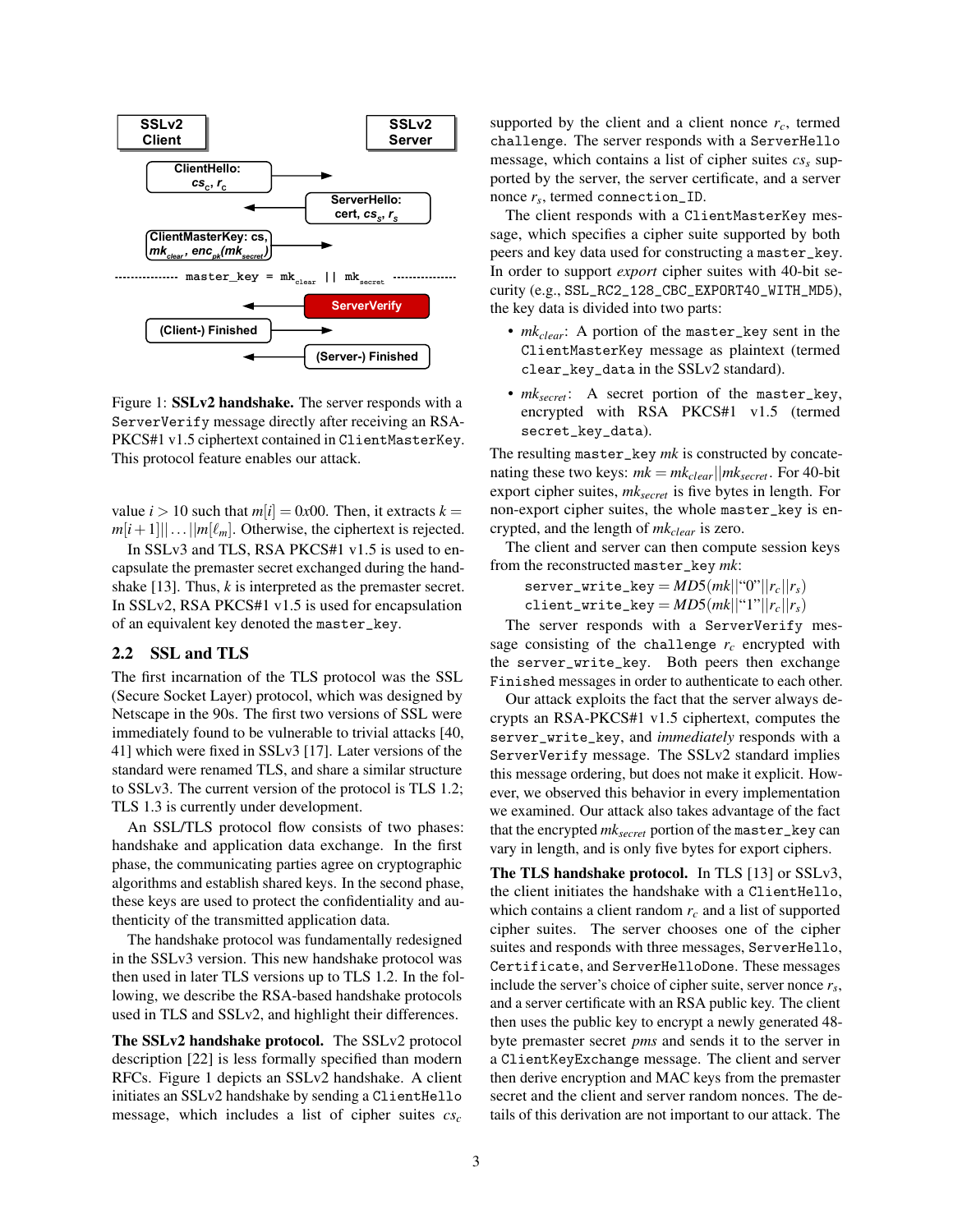client then sends ChangeCipherSpec and Finished messages. The Finished message authenticates all previous handshake messages using the derived keys. The server responds with its own ChangeCipherSpec and Finished messages.

The two main details relevant to our attacks are:

- The premaster secret is always 48 bytes long, independent of the chosen cipher suite. This is also true for export cipher suites.
- After receiving the ClientKeyExchange message, the server waits for the ClientFinished message, in order to authenticate the client.

## <span id="page-3-0"></span>2.3 Bleichenbacher's attack

Bleichenbacher's attack is a padding oracle attack—it exploits the fact that RSA ciphertexts should decrypt to PKCS#1 v1.5-compliant plaintexts. If an implementation receives an RSA ciphertext that decrypts to an invalid PKCS#1 v1.5 plaintext, it might naturally leak this information via an error message, by closing the connection, or by taking longer to process the error condition. This behavior can leak information about the plaintext that can be modeled as a cryptographic *oracle* for the decryption process. Bleichenbacher [\[8\]](#page-14-9) demonstrated how such an oracle could be exploited to decrypt RSA ciphertexts.

Algorithm. In the simplest attack scenario, the attacker has a valid PKCS#1 v1.5 ciphertext  $c_0$  that they wish to decrypt to discover the message  $m_0$ . They have no access to the private RSA key, but instead have access to an oracle  $\mathcal O$  that will decrypt a ciphertext  $c$  and inform the attacker whether the most significant two bytes match the required value for a correct PKCS#1 v1.5 padding:

$$
\mathcal{O}(c) = \begin{cases} 1 & \text{if } m = c^d \text{ mod } N \text{ starts with } 0 \times 0002 \\ 0 & \text{otherwise.} \end{cases}
$$

If the oracle answers with 1, the attacker knows that  $2B \le m \le 3B - 1$ , where  $B = 2^{8(\ell_m - 2)}$ . The attacker can take advantage of RSA malleability to generate new candidate ciphertexts for any *s*:

$$
c=(c_0\cdot s^e)\bmod N=(m_0\cdot s)^e\bmod N
$$

The attacker queries the oracle with *c*. If the oracle responds with 0, the attacker increments *s* and repeats the previous step. Otherwise, the attacker learns that for some *r*,  $2B \le m_0 s - rN < 3B$ . This allows the attacker to reduce the range of possible solutions to:

$$
\frac{2B + rN}{s} \le m_0 < \frac{3B + rN}{s}
$$

The attacker proceeds by refining guesses for *s* and *r* values and successively decreasing the size of the interval containing  $m<sub>0</sub>$ . At some point the interval will contain a single valid value,  $m_0$ . Bleichenbacher's original paper describes this process in further detail [\[8\]](#page-14-9).

Countermeasures. In order to protect against this attack, the decrypter must not leak information about the PKCS#1 v1.5 validity of the ciphertext. The ciphertext does not decrypt to a valid message, so the decrypter generates a fake plaintext and continues the protocol with this decoy. The attacker should not be able to distinguish the resulting computation from a correctly decrypted ciphertext.

In the case of SSL/TLS, the server generates a random premaster secret to continue the handshake if the decrypted ciphertext is invalid. The client will not possess the session key to send a valid ClientFinished message and the connection will terminate.

# <span id="page-3-1"></span>3 Breaking TLS with SSLv2

In this section, we describe our cross-protocol DROWN attack that uses an SSLv2 server as an oracle to efficiently decrypt TLS connections. The attacker learns the session key for targeted TLS connections but does not learn the server's private RSA key. We first describe our techniques using a generic SSLv2 oracle. In Section [4.1,](#page-5-0) we show how a protocol flaw in SSLv2 can be used to construct such an oracle, and describe our general DROWN attack. In Section [5,](#page-7-0) we show how an implementation flaw in common versions of OpenSSL leads to a more powerful oracle and describe our efficient special DROWN attack.

We consider a server accepting TLS connections from clients. The connections are established using a secure, state-of-the-art TLS version (1.0–1.2) and a TLS\_RSA cipher suite with a private key unknown to the attacker.

The same RSA public key as the TLS connections is also used for SSLv2. For simplicity, our presentation will refer to the servers accepting TLS and SSLv2 connections as the same entity.

Our attacker is able to passively eavesdrop on traffic between the client and server and record RSA-based TLS traffic. The attacker may or may not be also required to perform active man-in-the-middle interference, as explained below.

The attacker can expect to decrypt one out of 1,000 intercepted TLS connections in our attack for typical parameters. This is a devastating threat in many scenarios. For example, a decrypted TLS connection might reveal a client's HTTP cookie or plaintext password, and an attacker would only need to successfully decrypt a single ciphertext to compromise the client's account. In order to collect 1,000 TLS connections, the attacker might simply wait patiently until sufficiently many connections are recorded. A less patient attacker might use man-in-themiddle interference, as in the BEAST attack [\[14\]](#page-14-6).

#### 3.1 A generic SSLv2 oracle

Our attacks make use of an oracle that can be queried on a ciphertext and leaks information about the decrypted plaintext; this abstractly models the information gained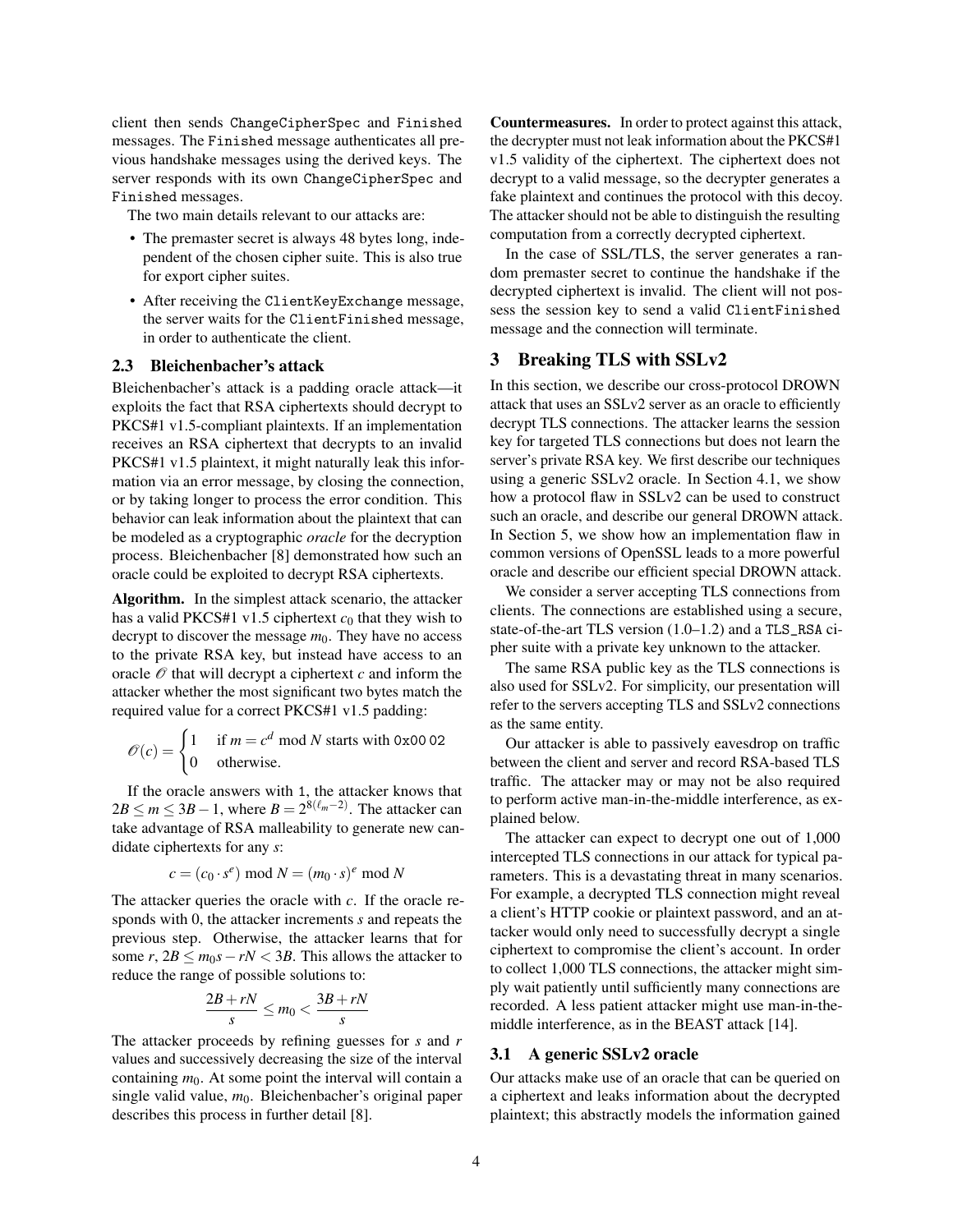from an SSLv2 server's behavior. Our SSLv2 oracles reveal many bytes of plaintext, enabling an efficient attack.

Our cryptographic oracle  $\mathcal O$  has the following functionality:  $\mathcal O$  decrypts an RSA ciphertext  $c$  and responds with ciphertext validity based on the decrypted message *m*. The ciphertext is valid only if *m* starts with 0x00 02 followed by non-null padding bytes, a delimiter byte 0x00, and a master\_key  $mk_{secret}$  of correct byte length  $\ell_k$ . We call such a ciphertext *SSLv2 conformant*.

All of the SSLv2 padding oracles we instantiate give the attacker similar information about a PKCS#1 v1.5 conformant SSLv2 ciphertext:

$$
\mathscr{O}(c) = \begin{cases} mk_{secret} & \text{if } c^d \text{ mod } N = 00||02||PS||00||mk_{secret} \\ 0 & \text{otherwise.} \end{cases}
$$

That is, the oracle  $\mathcal{O}(c)$  will return the decrypted message *mksecret* if it is queried on a PKCS#1 v1.5 conformant SSLv2 ciphertext *c* corresponding to a correctly PKCS#1 v1.5 padded encryption of *mksecret*. The attacker then learns  $\ell_k$  + 3 bytes of  $m = c^d \mod N$ : the first two bytes are 00 $||02$ , and the last  $\ell_k + 1$  bytes are 00 $||mk_{secret}$ . The length  $\ell_k$  of  $mk_{secret}$  varies based on the cipher suite used to instantiate the oracle. For export-grade cipher suites such as SSL\_RSA\_EXPORT\_WITH\_RC2\_CBC\_40\_MD5, *k* will be 5 bytes, so the attacker learns 8 bytes of *m*.

## <span id="page-4-1"></span>3.2 DROWN attack template

Our attacker will use an SSLv2 oracle  $\mathcal O$  to decrypt a TLS ClientKeyExchange. The behavior of  $\mathcal O$  poses two problems for the attacker. First, a TLS key exchange ciphertext decrypts to a 48-byte premaster secret. But since no SSLv2 cipher suites have 48-byte key strengths, this means that a valid TLS ciphertext is invalid to our oracle  $\mathcal O$ . In order to apply Bleichenbacher's attack, the attacker must transform the TLS ciphertext into a valid SSLv2 key exchange message. Second,  $\mathcal O$  is very restrictive, since it strictly checks the length of the unpadded message. According to Bardou et al. [\[4\]](#page-14-13), Bleichenbacher's attack would require [1](#page-4-0)2 million queries to such an oracle.<sup>1</sup>

Our attacker overcomes these problems by following this generic attack flow:

- 0. The attacker collects many encrypted TLS RSA key exchange messages.
- 1. The attacker converts one of the intercepted TLS ciphertexts containing a 48-byte premaster secret to an RSA PKCS#1 v1.5 encoded ciphertext valid to the SSLv2 oracle  $\mathcal O$ .
- 2. Once the attacker has obtained a valid SSLv2 RSA ciphertext, they can continue with a modified version of Bleichenbacher's attack, and decrypt the message after many more oracle queries.

3. The attacker then transforms the decrypted plaintext back into the original plaintext, which is one of the collected TLS handshakes.

We describe the algorithmic improvements we use to make each of these steps efficient below.

#### <span id="page-4-2"></span>3.2.1 Finding an SSLv2 conformant ciphertext

The first step for the attacker is to transform the original TLS ClientKeyExchange message  $c_0$  from a TLS conformant ciphertext into an SSLv2 conformant ciphertext.

For this task, we rely on the concept of *trimmers*, which were introduced by Bardou et al. [\[4\]](#page-14-13). Assume that the message  $m_0 = c_0^d \text{ mod } N$  is divisible by a small number *t*. In that case,  $m_0 \cdot t^{-1}$  mod *N* simply equals the natural number  $m_0/t$ . If we choose  $u \approx t$ , and multiply the original message by  $u \cdot t^{-1}$ , the resulting number will lie near the original message:  $m_0 \approx m_0/t \cdot u$ .

This method gives a good chance of generating a new SSLv2 conformant message. Let  $c_0$  be an intercepted TLS conformant RSA ciphertext, and let  $m_0 = c_0^d \text{ mod } N$ be the plaintext. We select a multiplier  $s = u/t$  mod  $N =$ *ut*<sup>−1</sup> mod *N* where *u* and *t* are coprime, compute the value  $c_1 = c_0 s^e \mod N$ , and query  $\mathcal{O}(c_1)$ . We will receive a response if  $m_1 = m_0 \cdot u/t$  is SSLv2 conformant.

As an example, let us assume a 2048-bit RSA ciphertext with  $\ell_k = 5$ , and consider the fraction  $u = 7, t = 8$ . The probability that  $c_0 \cdot u/t$  will be SSLv2 conformant is 1/7,774, so we expect to make 7,774 oracle queries before obtaining a positive response from  $\mathcal O$ . Appendix [A.1](#page-15-3) gives more details on computing these probabilities.

#### <span id="page-4-3"></span>3.2.2 Shifting known plaintext bytes

Once we have obtained an SSLv2 conformant ciphertext  $c_1$ , the oracle has also revealed the  $\ell_k + 1$  least significant bytes (*mksecret* together with the delimiter byte 0x00) and two most significant 0x00 02 bytes of the SSLv2 conformant message *m*1. We would like to *rotate* these known bytes around to the right, so that we have a large block of contiguous known most significant bytes of plaintext. In this section, we show that this can be accomplished by multiplying by some shift  $2^{-r}$  mod *N*. In other words, given an SSLv2 conformant ciphertext  $c_1 = m_1^e \text{ mod } N$ , we can efficiently generate an SSLv2 conformant ciphertext  $c_2 = m_2^e \text{ mod } N$  where  $m_2 = s \cdot m_1 \cdot 2^{-r} \text{ mod } N$  and we know several most significant bytes of  $m_2$ .

Let  $R = 2^{8(k+1)}$  and  $B = 2^{8(\ell_m - 2)}$ . Abusing notation slightly, let the integer  $m_1 = 2 \cdot B + PS \cdot R + mk_{secret}$  be the plaintext satisfying  $m_1^e = c_1$  mod *N*. At this stage, the  $\ell_k$ -byte integer *mk*<sub>secret</sub> is known and the  $\ell_m - \ell_k - 3$ -byte integer *PS* is not.

Let  $\tilde{m_1} = 2 \cdot B + mk_{secret}$  be the known components of  $m_1$ , so  $m_1 = m_1 + PS \cdot R$ . We can use this to compute a new plaintext for which we know many most significant

<span id="page-4-0"></span><sup>&</sup>lt;sup>1</sup>See Table 1 in [\[4\]](#page-14-13). The oracle is denoted with the term FFF.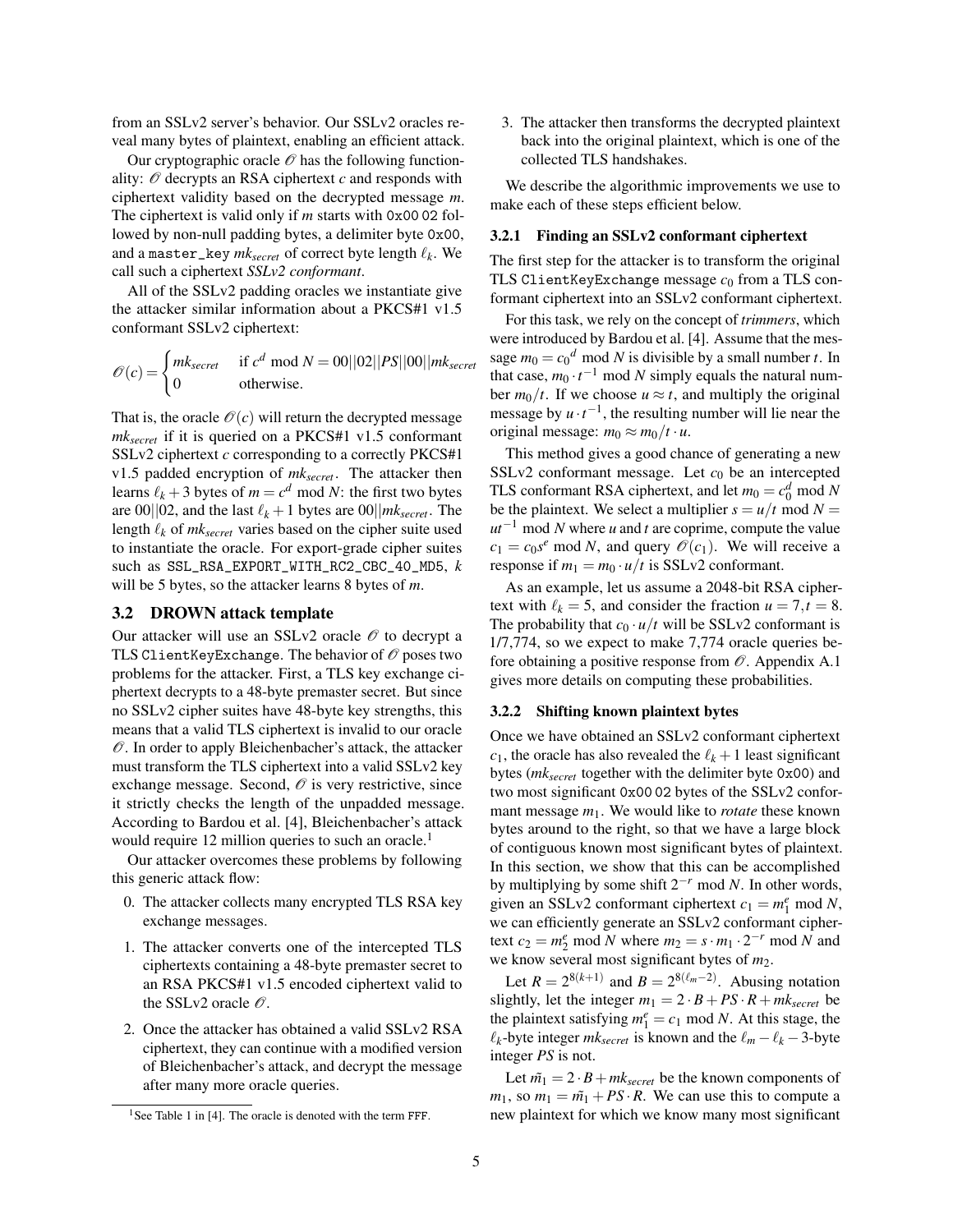bytes. Consider the value:

$$
m_1 \cdot R^{-1} \bmod N = m_1 \cdot R^{-1} + PS \bmod N.
$$

The value of *PS* is unknown and consists of  $\ell_m - \ell_k - 3$ bytes. This means that the known value  $\tilde{m_1} \cdot R^{-1}$  shares most of its  $\ell_k + 3$  most significant bytes with  $m_1 \cdot R^{-1}$ .

Furthermore, we can iterate this process by finding a new multiplier *s* such that  $m_2 = s \cdot m_1 \cdot R^{-1}$  mod *N* is also SSLv2 conformant. A randomly chosen  $s < 2^{30}$  will work with probability  $2^{-25.4}$ . We can take use the bytes we have already learned about  $m_1$  to efficiently compute such an  $s$ with only 678 oracle queries in expectation for a 2048-bit RSA modulus. Appendix [A.3](#page-15-4) gives more details.

#### <span id="page-5-1"></span>3.2.3 Adapted Bleichenbacher iteration

It is feasible for all of our oracles to use the previous technique to entirely recover a plaintext message. However, for our SSLv2 protocol oracle it is cheaper after a few iterations to continue using Bleichenbacher's original attack. We can apply the original algorithm proposed by Bleichenbacher as described in Section [2.3.](#page-3-0)

Each step obtains a message that starts with the required 0x00 02 bytes after two queries in expectation. Since we know the value of the  $\ell_k + 1$  least significant bytes after multiplying by any integer, we can query the oracle only on multipliers that cause the  $(\ell_k + 1)$ st least significant byte to be zero. However, we cannot ensure that the padding string is entirely nonzero; for a 2048-bit modulus this will hold with probability 0.37.

For a 2048-bit modulus, the total expected number of queries when using this technique to fully decrypt the plaintext is  $2048 * 2/0.37 \approx 11,000$ .

### 4 General DROWN

In this section, we describe how to use any correct SSLv2 implementation accepting export-grade cipher suites as a padding oracle. We then show how to adapt the techniques described in Section [3.2](#page-4-1) to decrypt TLS RSA ciphertexts.

#### <span id="page-5-0"></span>4.1 The SSLv2 export padding oracle

SSLv2 is vulnerable to a direct message side channel vulnerability exposing a Bleichenbacher oracle to the attacker. The vulnerability follows from three properties of SSLv2. First, the server immediately responds with a ServerVerify message after receiving the ClientMasterKey message, which includes the RSA ciphertext, without waiting for the ClientFinished message that proves the client knows the RSA plaintext. Second, when choosing 40-bit export RC2 or RC4 as the symmetric cipher, only 5 bytes of the master\_key (*mksecret*) are sent encrypted using RSA, and the remaining 11 bytes are sent in cleartext. Third, a server implementation that correctly implements the anti-Bleichenbacher countermeasure and receives an RSA key exchange message with invalid padding will generate a random premaster secret



Figure 2: SSLv2-based Bleichenbacher attack on TLS. An attacker passively collects RSA ciphertexts from a TLS 1.2 handshake, and then performs oracle queries against a server that supports SSLv2 with the same public key to decrypt the TLS ciphertext.

and carry out the rest of the TLS handshake using this randomly generated key material.

This allows an attacker to deduce the validity of RSA ciphertexts in the following manner:

- 1. The attacker sends a ClientMasterKey message, which contains an RSA ciphertext  $c_0$  and any choice of 11 clear key bytes for *mkclear*. The server responds with a ServerVerify message, which contains the challenge encrypted using the server\_write\_key.
- 2. The attacker performs an *exhaustive search* over the possible values of the 5 bytes of the master\_key *mksecret*, computes the corresponding server\_write\_key, and checks whether the ServerVerify message decrypts to challenge. One value should pass this check; call it  $mk<sub>0</sub>$ . Recall that if the RSA plaintext was valid,  $mk<sub>0</sub>$  is the unpadded data in the RSA plaintext  $c_0^d$ . Otherwise,  $mk<sub>0</sub>$  is a randomly generated sequence of 5 bytes.
- 3. The attacker re-connects to the server with the same RSA ciphertext  $c_0$ . The server responds with another ServerVerify message that contains the current challenge encrypted using the current server\_write\_key. If the decrypted RSA cipher-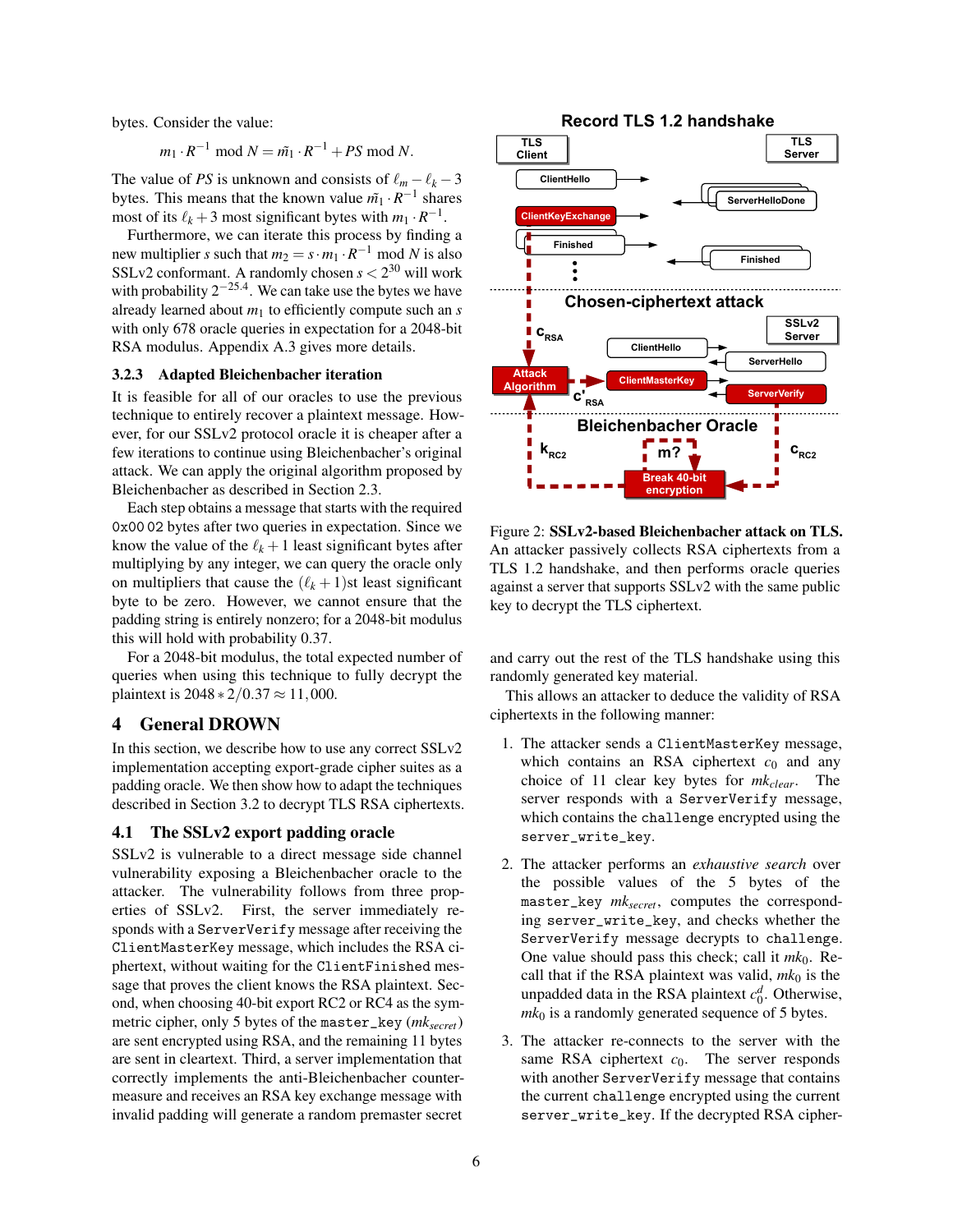text was valid, the attacker can use  $mk<sub>0</sub>$  to decrypt a correct challenge value from the ServerVerify message. Otherwise, if the ServerVerify message does not decrypt to challenge, the RSA ciphertext was invalid, and  $mk_0$  must have been random.

Thus we can instantiate an oracle  $\mathscr{O}_{\mathsf{SSLv2-export}}$  using the procedure above; each oracle query requires two server connections and  $2^{40}$  decryption attempts in the simplest case. For each oracle call  $\mathscr{O}_{\text{SSLv2-export}}(c)$ , the attacker learns whether *c* is valid, and if so, learns the two most significant bytes 0x00 02, the sixth least significant 0x00 delimiter byte, and the value of the 5 least significant bytes of the plaintext *m*.

#### <span id="page-6-0"></span>4.2 TLS decryption attack

In this section, we describe how the oracle described in Section [4.1](#page-5-0) can be used to carry out a feasible attack to decrypt passively collected TLS ciphertexts.

As described in Section [3,](#page-3-1) we consider a server that accepts TLS connections from clients using an RSA public key that is exposed via SSLv2, and an attacker who is able to passively observe these connections.

We also assume the server supports export cipher suites for SSLv2. This can happen for two reasons. First, the same server operators that fail to follow best practices in disabling SSLv2 [\[40\]](#page-15-2) may also fail to follow best practices by supporting export cipher suites. Alternatively, the server might be running a version of OpenSSL prior to January 2016, in which case it is vulnerable to the OpenSSL cipher suite selection bug described in Section [7,](#page-12-0) and an attacker may negotiate a cipher suite of his choice independent of the server configuration.

The attacker needs access to computing power sufficient to perform a  $2^{50}$  time attack, mostly brute forcing symmetric key encryption. After our optimizations, this can be done with a one-time investment of a few thousand dollars of GPUs, or in a few hours for a few hundred dollars in the cloud. Our cost estimates are described in Section [4.3.](#page-7-1)

#### 4.2.1 Constructing the attack

The attacker can exploit the SSLv2 vulnerability following the generic attack outline described in Section [3.2,](#page-4-1) consisting of several distinct phases:

- 0. The attacker passively collects 1,000 TLS handshakes from connections using RSA key exchange.
- 1. They then attempt to convert the intercepted TLS ciphertexts containing a 48-byte premaster secret to valid RSA PKCS#1 v1.5 encoded ciphertexts containing five-byte messages using the fractional trimmers described in Section [3.2.1,](#page-4-2) and querying  $\mathscr{O}_{\text{SSLv2-export}}$ . The attacker sends the modified ciphertexts to the server using fresh SSLv2 connections with weak symmetric ciphers and uses the

ServerVerify messages to deduce ciphertext validity as described in the previous section. For each queried RSA ciphertext, the attacker must perform a brute force attack on the weak symmetric cipher. The attacker expects to obtain a valid SSLv2 ciphertext after roughly 10,000 oracle queries, or 20,000 connections to the server.

- 2. Once the attacker has obtained a valid SSLv2 RSA ciphertext  $c_1 = m_1^e$ , they use the shifting technique explained in Section [3.2.2](#page-4-3) to find an integer  $s_1$  such that  $m_2 = m_1 \cdot 2^{-40} \cdot s_1$  is also SSLv2 conformant. Appendix [A.4](#page-16-0) contains more details on this step.
- 3. The attacker then applies the shifting technique again to find another integer  $s_2$  such that  $m_3 = m_2 \cdot 2^{-40} \cdot s_2$ is also SSLv2 conformant.
- 4. They then search for yet another integer  $s_3$  such that  $m_3 \cdot s_3$  is also SSLv2 conformant.
- 5. Finally, the attacker can continue with our adapted Bleichenbacher iteration technique described in Section [3.2.3,](#page-5-1) and decrypts the message after an expected 10,000 additional oracle queries, or 20,000 connections to the server.
- 6. The attacker can then transform the decrypted plaintext back into the original plaintext, which is one of the 1,000 intercepted TLS handshakes.

The rationale behind the different phases. Bleichenbacher's original algorithm requires a conformant message  $m_0$ , and a multiplier  $s_1$  such that  $m_1 = m_0 \cdot s_1$  is also conformant. Naïvely, it would appear we can apply the same algorithm here, after completing Phase 1. However, the original algorithm expects  $s_1$  to be of size about  $2^{24}$ . This is not the case when we use fractions for *s*1, as the integer  $s_1 = ut^{-1}$  mod *N* will be the same size as *N*.

Therefore, our approach is to find a conformant message for which we know the 5 most significant bytes; this will happen after multiple rotations and this message will be  $m_3$ . After finding such a message, finding  $s_3$  such that  $m_4 = m_3 \cdot s_3$  is also conformant becomes trivial. From there, we can finally apply the adapted Bleichenbacher iteration technique as described in Appendix [A.5.](#page-16-1)

#### 4.2.2 Attack performance

The attacker wishes to minimize three major costs in the attack: the number of recorded ciphertexts from the victim client, the number of connections to the victim server, and the number of symmetric keys to be brute forced. The requirements for each of these elements are governed by the set of fractions to be multiplied with each RSA ciphertext in the first phase, as described in Section [3.2.1.](#page-4-2)

Table [1](#page-7-2) highlights a few choices for *F* and the resulting performance metrics for 2048-bit RSA keys. Appendix [A](#page-15-5) provides more details on the derivation of these numbers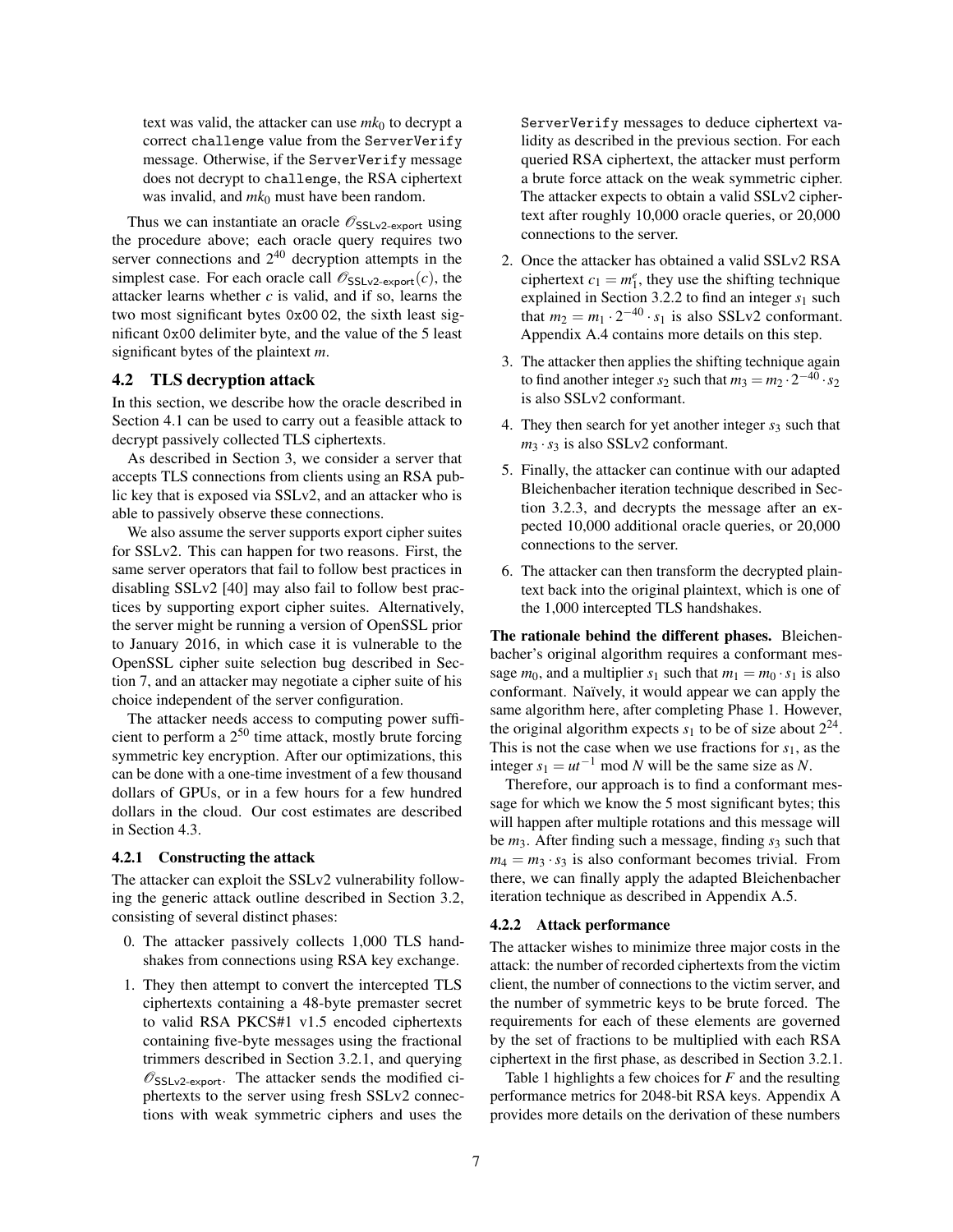| Optimizing                                 | Cipher-                  | $\left F\right $                  | SSL <sub>v2</sub>          | <b>Offline</b>                  |
|--------------------------------------------|--------------------------|-----------------------------------|----------------------------|---------------------------------|
| for                                        | texts                    |                                   | connections                | work                            |
| offline work<br>offline work<br>compromise | 12,743<br>1,055<br>4,036 | 10<br>$\mathcal{D}_{\mathcal{A}}$ | 50,421<br>46,042<br>41,081 | 249.64<br>250.63<br>$2^{49.98}$ |
| online work                                | 2,321                    | 3                                 | 38,866                     | 251.99                          |
| online work                                | 906                      | 8                                 | 39,437                     | $2^{52.25}$                     |

<span id="page-7-2"></span>Table 1: 2048-bit Bleichenbacher attack complexity. The cost to decrypt one ciphertext can be adjusted by choosing the set of fractions  $F$  the attacker applies to each of the passively collected ciphertexts in the first step of the attack. This choice affects several parameters: the number of these collected ciphertexts, the number of connections the attacker makes to the SSLv2 server, and the number of offline decryption operations.

| <b>Key size</b> | <b>Phase 1</b> | Phases 2–5 | Total<br>queries | <b>Offline</b><br>work |
|-----------------|----------------|------------|------------------|------------------------|
| 1024            | 4,129          | 4.132      | 8,261            | 250.01                 |
| 2048            | 6.919          | 12,468     | 19,387           | 250.76                 |
| 4096            | 18,286         | 62,185     | 80,471           | 252.16                 |

<span id="page-7-3"></span>Table 2: Oracle queries required by our attack. In Phase 1, the attacker queries the oracle until an SSLv2 conformant ciphertext is found. In Phases 2–5, the attacker decrypts this ciphertext using leaked plaintext. These numbers minimize total queries. In our attack, an oracle query represents two server connections.

and other optimization choices. Table [2](#page-7-3) gives the expected number of Bleichenbacher queries for different RSA key sizes, when minimizing total oracle queries.

### <span id="page-7-1"></span>4.3 Implementing general DROWN with GPUs

The most computationally expensive part of our general DROWN attack is breaking the 40-bit symmetric key, so we developed a highly optimized GPU implementation of this brute force attack. Our first naïve GPU implementation performed around 26MH/s, where MH denotes the time required for testing one million possible values of *mksecret*. Our optimized implementation runs at a final speed of 515MH/s, a speedup factor of 19.8.

We obtained our improvements through a number of optimizations. For example, our original implementation ran into a communication bottleneck in the PCI-E bus in transmitting candidate keys from CPU to GPU, so we removed this bottleneck by generating key candidates on the GPU itself. We optimized memory management, including storing candidate keys and the RC2 permutation table in constant memory, which is almost as fast as a register, instead of slow global memory.

We experimentally evaluated our optimized implementation on a local cluster and in the cloud. We used it to execute a full attack of  $2^{49.6}$  tested keys on each platform. The required number of keys to test during the attack is a random variable, distributed geometrically, with an expectation that ranges between  $2^{49.6}$  and  $2^{52.5}$  depending on the choice of optimization parameters. We treat a full attack as requiring  $2^{49.6}$  tested keys overall.

Hashcat. Hashcat [\[20\]](#page-14-14) is an open source optimized password-recovery tool. The Hashcat developers allowed us to use their GPU servers for our attack evaluation. The servers contain a total of 40 GPUs: 32 Nvidia GTX 980 cards, and 8 AMD R9 290X cards. The value of this equipment is roughly \$18,040. Our full attack took less than 18 hours to complete on the Hashcat servers, with the longest single instance taking 17h9m.

Amazon EC2. We also ran our optimized GPU code on the Amazon Elastic Compute Cloud (EC2) service. We used a cluster composed of 200 variable-price "spot" instances: 150 g2.2xlarge instances, each containing one high-performance NVIDIA GPU with 1,536 CUDA cores and 50 g2.8xlarge instances, each containing four of these GPUs. When we ran our experiments in January 2016, the average spot rates we paid were \$0.09/hr and \$0.83/hr respectively. Our full attack finished in under 8 hours including startup and shutdown for a cost of \$440.

# 4.4 OpenSSL SSLv2 cipher suite selection bug General DROWN is a protocol flaw, but the population

of vulnerable hosts is increased due to a bug in OpenSSL that causes many servers to erroneously support SSLv2 and export ciphers even when configured not to. The OpenSSL team intended to disable SSLv2 by default in 2010, with a change that removed all SSLv2 cipher suites from the default list of ciphers offered by the server [\[36\]](#page-15-6). However, the code for the protocol itself was not removed in standard builds and SSLv2 itself remained enabled. We discovered a bug in OpenSSL's SSLv2 cipher suite negotiation logic that allows clients to select SSLv2 cipher suites even when they are not explicitly offered by the server. We notified the OpenSSL team of this vulnerability, which was assigned CVE-2015-3197. The problem was fixed in OpenSSL releases 1.0.2f and 1.0.1r [\[36\]](#page-15-6).

# <span id="page-7-0"></span>5 Special DROWN

We discovered multiple vulnerabilities in recent (but not current) versions of the OpenSSL SSLv2 handshake code that create even more powerful Bleichenbacher oracles, and drastically reduce the amount of computation required to implement our attacks. The vulnerabilities, designated CVE-2016-0703 and CVE-2016-0704, were present in the OpenSSL codebase from at least the start of the repository, in 1998, until they were unknowingly fixed on March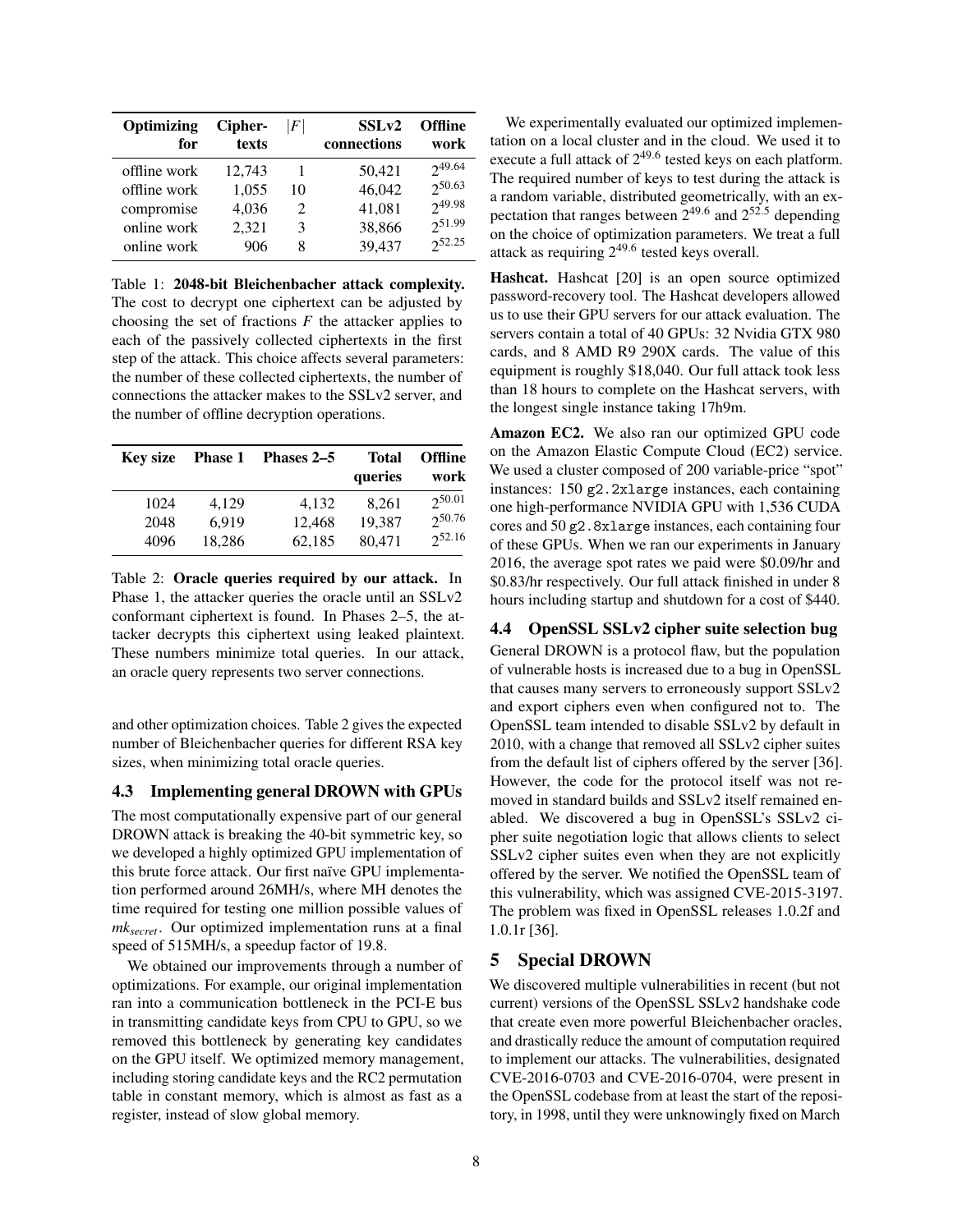4, 2015 by a patch [\[28\]](#page-14-15) designed to correct an unrelated problem [\[11\]](#page-14-16). By adapting DROWN to exploit this special case, we can significantly cut both the number of connections and the computational work required.

## 5.1 The OpenSSL "extra clear" oracle

Prior to the fix, OpenSSL servers improperly allowed the ClientMasterKey message to contain clear\_key\_data bytes for *non-export* ciphers. When such bytes are present, the server substitutes them for bytes from the encrypted key. For example, consider the case that the client chooses a 128-bit cipher and sends a 16-byte encrypted key  $k[1], k[2], \ldots, k[16]$  but, contrary to the protocol specification, includes 4 null bytes of clear\_key\_data. Vulnerable OpenSSL versions will construct the following master\_key:

[00 00 00 00 *k*[1] *k*[2] *k*[3] *k*[4] ... *k*[9] *k*[10] *k*[11] *k*[12]]

This enables a straightforward key recovery attack against such versions. An attacker that has intercepted an SSLv2 connection takes the RSA ciphertext of the encrypted key and replays it in non-export handshakes to the server with varying lengths of clear\_key\_data. For a 16-byte encrypted key, the attacker starts with 15 bytes of clear key, causing the server to use the master\_key:

[00 00 00 00 00 00 00 00 00 00 00 00 00 00 00 *k*[1]]

The attacker can brute force the first byte of the encrypted key by finding the matching ServerVerify message among 256 possibilities. Knowing *k*[1], the attacker makes another connection with the same RSA ciphertext but 14 bytes of clear key, resulting in the master\_key:

```
[00 00 00 00 00 00 00 00 00 00 00 00 00 00 k[1] k[2]]
```
The attacker can now easily brute force *k*[2]. With only 15 probe connections and an expected  $15 \cdot 128$  = 1,920 trial encryptions, the attacker learns the entire master\_key for the recorded session.

As this oracle is obtained by improperly sending unexpected clear-key bytes, we call it the Extra Clear oracle.

This session key-recovery attack can be directly converted to a Bleichenbacher oracle. Given a candidate ciphertext and symmetric key length  $\ell_k$ , the attacker sends the ciphertext with  $\ell_k$  known bytes of clear\_key\_data. The oracle decision is simple:

- If the ciphertext is valid, the ServerVerify message will reflect a master\_key consisting of those  $\ell_k$  known bytes.
- If the ciphertext is invalid, the master\_key will be replaced with  $\ell_k$  random bytes (by following the countermeasure against the Bleichenbacher attack), resulting in a different ServerVerify message.

This oracle decision requires one connection to the server and one ServerVerify computation. After the attacker has found a valid ciphertext corresponding to a  $\ell_k$ -byte encrypted key, they recover the  $\ell_k$  plaintext bytes by repeating the key recovery attack from above. Thus our oracle  $\mathscr{O}_{\text{SSLv2-extra-clear}}(c)$  requires one connection to determine whether *c* is valid. After  $\ell_k$  connections, the attacker additionally learns the  $\ell_k$  least significant bytes of *m*. We model this as a single oracle call, but the number of server connections will vary depending on the response.

## <span id="page-8-0"></span>5.2 MITM attack against TLS

Special DROWN is fast enough that it can decrypt a TLS premaster secret *online*, during a connection handshake. A man-in-the-middle attacker can use it to compromise connections between modern browsers and TLS servers even those configured to prefer non-RSA cipher suites.

The MITM attacker impersonates the server and sends a ServerHello message that selects a cipher suite with RSA as the key-exchange method. Then, the attacker uses special DROWN to decrypt the premaster secret. The main difficulty is completing the decryption and producing a valid ServerFinished message before the client's connection times out. Most browsers will allow the handshake to last up to one minute [\[1\]](#page-14-4).

The attack requires targeting an average of 100 connections, only one of which will be attacked, probabilistically. The simplest way for the attacker to facilitate this is to use JavaScript to cause the client to connect repeatedly to the victim server, as described in Section [3.](#page-3-1) Each connection is tested against the oracle with only small number of fractions, and the attacker can discern immediately when he receives a positive response from the oracle.

Note that since the decryption must be completed online, the Leaky Export oracle cannot be used, and the attack uses only the Extra Clear oracle.

#### 5.2.1 Constructing the attack

We will use SSL\_DES\_192\_EDE3\_CBC\_WITH\_MD5 as the cipher suite, allowing the attacker to recover 24 bytes of key at a time. The attack works as follows:

- 0. The attacker causes the victim client to connect repeatedly to the victim server, with at least 100 connections.
- 1. The attacker uses the fractional trimmers as described in Section [3.2.1](#page-4-2) to convert one of the TLS ciphertexts into an SSLv2 conformant ciphertext  $c_0$ .
- 2. Once the attacker has obtained a valid SSLv2 ciphertext  $c_1$ , they repeatedly use the shifting technique described in Section [3.2.2](#page-4-3) to rotate the message by 25 bytes each iteration, learning 27 bytes with each shift. After several iterations, they have learned the entire plaintext.
- 3. The attacker then transforms the decrypted SSLv2 plaintext into the decrypted TLS plaintext.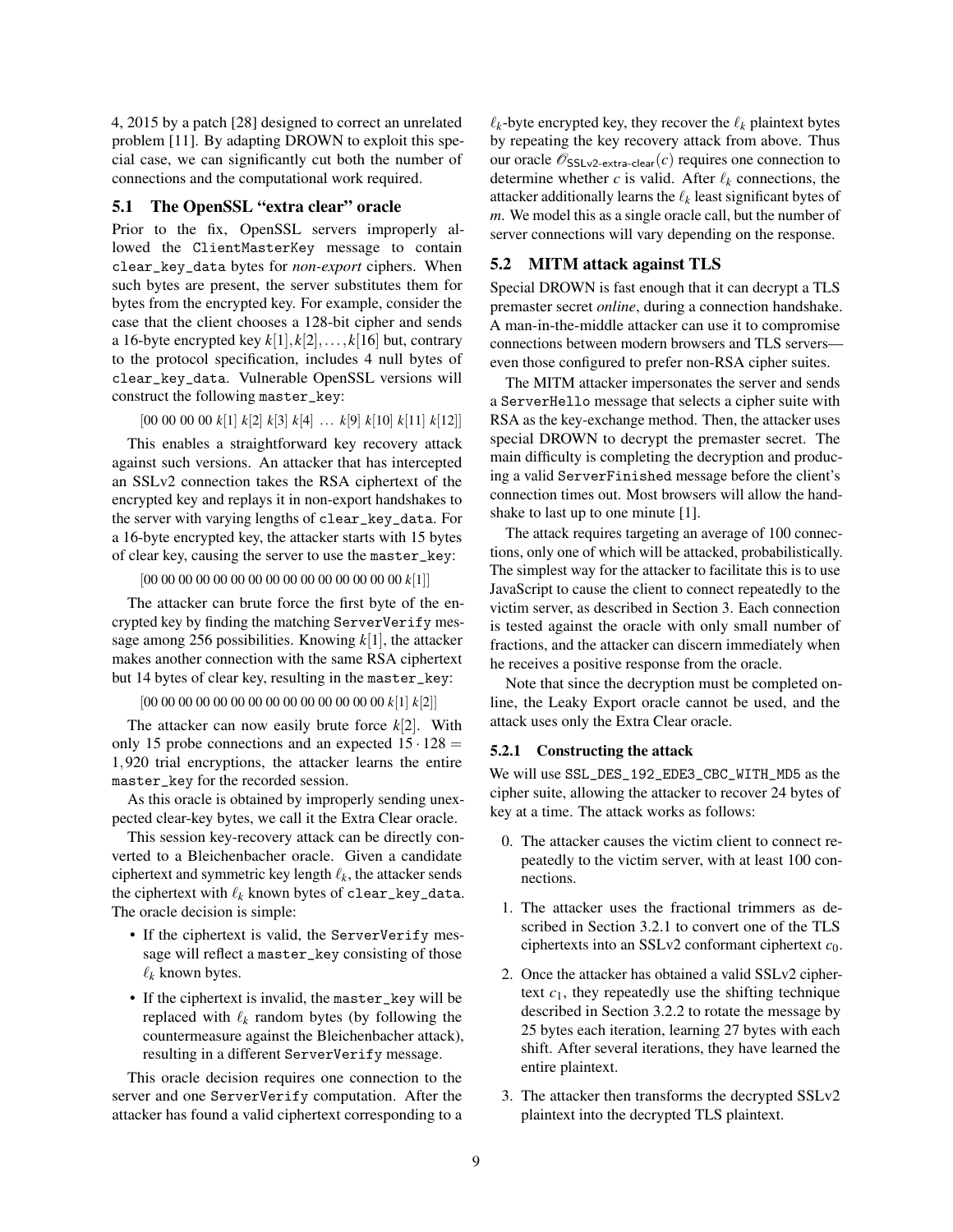Using 100 fractional trimmers, this more efficient oracle attack allows the attacker to recover one in 100 TLS session keys using only about 27,000 connections to the server, as described in Appendix [A.6.](#page-17-0) The computation cost is so low that we can complete the full attack on a single workstation in under one minute.

### 5.3 The OpenSSL "leaky export" oracle

In addition to the extra clear implementation bug, the same set of OpenSSL versions also contain a separate bug, where they do not follow the correct algorithm for their implementation of the Bleichenbacher countermeasure. We now describe this faulty implementation:

- The SSLv2 ClientKeyExchange message contains the *mkclear* bytes immediately before the ciphertext *c*. Let *p* be the buffer starting at the first *mkclear* byte.
- Decrypt *c* in place. If the decryption operation succeeds, and *c* decrypted to a plaintext of a correct padded length, *p* now contains the 11 *mkclear* bytes followed by the 5 *mksecret* bytes.
- If *c* decrypted to an unpadded plaintext *k* of incorrect length, the decryption operation overwrites the first  $j = min(|k|, 5)$  bytes of *c* with the first *j* bytes of *k*.
- If *c* is not SSLv2 conformant and the decryption operation failed, randomize the first five bytes of *p*, which are the first five bytes of *mkclear*.

This behavior allows the attacker to distinguish between these three cases. Suppose the attacker sends 11 null bytes as *mkclear*. Then these are the possible cases:

- 1. *c* decrypts to a correctly padded plaintext *k* of the expected length, 5 bytes. Then the following master\_key will be constructed:
	- [00 00 00 00 00 00 00 00 00 00 00 *k*[1] *k*[2] *k*[3] *k*[4] *k*[5]]
- 2. *c* decrypts to a correctly padded plaintext *k* of a wrong length. Let *r* be the five random bytes the server generated. The yielded master\_key will be:
- [*r*[1]*r*[2]*r*[3]*r*[4]*r*[5] 00 00 00 00 00 00 *k*[1] *k*[2] *k*[3] *k*[4] *k*[5]]

when  $|k| \geq 5$ . If  $|k| < 5$ , the server substitutes the first |*k*| bytes of *c* with the first |*k*| bytes of *k*. Using  $|k| = 3$  as an example, the master\_key will be:

- [*r*[1]*r*[2]*r*[3]*r*[4]*r*[5] 00 00 00 00 00 00 *k*[1] *k*[2] *k*[3] *c*[4] *c*[5]]
- <span id="page-9-0"></span>3. *c* is not SSLv2 conformant, and hence the decryption operation failed. The resulting master\_key will be:
- [*r*[1]*r*[2]*r*[3]*r*[4]*r*[5] 00 00 00 00 00 00 *c*[1] *c*[2] *c*[3] *c*[4] *c*[5]]

The attacker detects case (3) by performing an exhaustive search over the  $2^{40}$  possibilities for *r*, and checking whether any of the resulting values for the master\_key correctly decrypts the observed ServerVerify message. If no  $r$  value satisfies this property, then  $c^d$  starts with bytes 0x00 02. The attacker then distinguishes between

cases (1) and (2) by performing an exhaustive search over the five bytes of *k*, and checking whether any of the resulting values for *mk* correctly decrypts the observed ServerVerify message.

As this oracle leaks information when using export ciphers, we have named it the Leaky Export oracle.

In conclusion,  $\mathscr{O}_{\sf SSLv2-export-leaky}$  allows an attacker to obtain a valid oracle response for all ciphertexts which decrypt to a correctly-padded plaintext of *any* length. This is in contrary to the previous oracles  $\mathscr{O}_{\sf SSLV2-extra-clear}$  and  $\mathscr{O}_{\text{SSLv2-export}}$ , which required the plaintext to be of a specific length. Each oracle query to  $\mathscr{O}_{\mathsf{SSLv2-export-leaky}}$  requires one connection to the server and  $2^{41}$  offline work.

Combining the two oracles. The attacker can use the Extra Clear and Leaky Export oracles together in order to reduce the number of queries required for the TLS decryption attack. They first test a TLS conformant ciphertext for divisors using the Leaky Export oracle, then use fractions dividing the plaintext with both oracles. Once the attacker has obtained a valid SSLv2 ciphertext *c*1, they repeatedly use the shifting technique described in Section [3.2.2](#page-4-3) to rotate the message by 25 bytes each iteration while choosing 3DES as the symmetric cipher, learning 27 bytes with each shift. After several iterations, they have learned the entire plaintext, using 6,300 queries (again for a 2048-bit modulus). This brings the overall number of queries for this variant of the attack to  $900 + 16 * 4 + 6,300 = 7,264$ . These parameter choices are not necessarily optimal. We give more details in Appendix [A.7.](#page-17-1)

# 6 Extending the attack to QUIC

DROWN can also be extended to a feasible-time man-inthe-middle attack against QUIC [\[26\]](#page-14-17). QUIC [\[10,](#page-14-18) [39\]](#page-15-7) is a recent cryptographic protocol designed and implemented by Google that is intended to reduce the setup time to establish a secure connection while providing security guarantees analogous to TLS. QUIC's security relies on a static "server config" message signed by the server's public key. Jager et al. [\[26\]](#page-14-17) observe that an attacker who can forge a signature on a malicious QUIC server config once would be able to impersonate the server indefinitely. In this section, we show an attacker with significant resources would be able to mount such an attack against a server whose RSA public keys is exposed via SSLv2.

A QUIC client receives a "server config" message, signed by the server's public key, which enumerates connection parameters: a static elliptic curve Diffie-Hellman public value, and a validity period. In order to mount a man-in-the-middle attack against any client, the attacker wishes to generate a valid server config message containing their own Diffie-Hellman value, and an expiration date far in the future.

The attacker needs to present a forged QUIC config to the client in order to carry out a successful attack. This is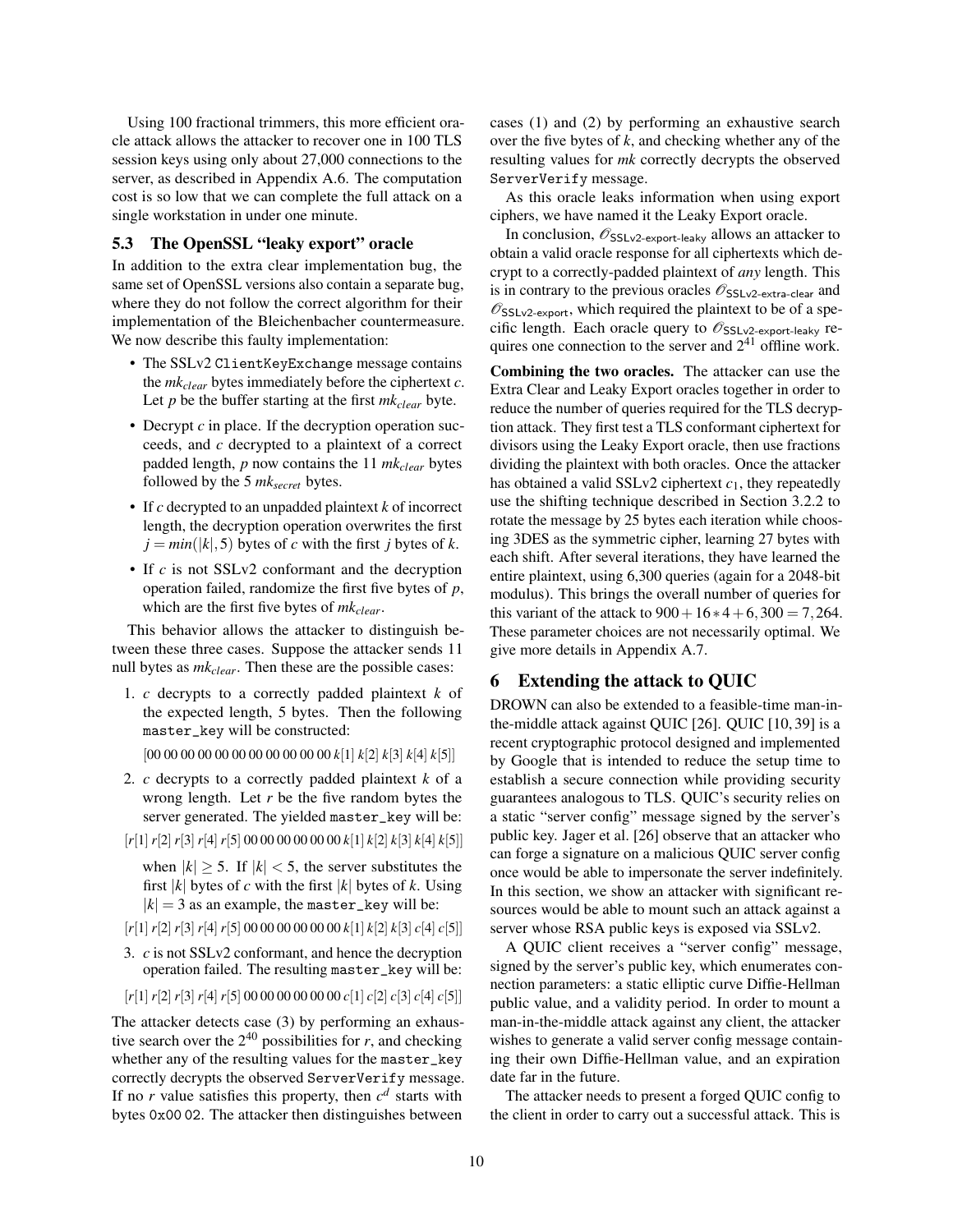| Pro-<br>tocol | Attack<br>type | <b>Oracle</b>     | SSLv2<br>connec-<br>tions | <b>Offline</b><br>work | See<br>ş |
|---------------|----------------|-------------------|---------------------------|------------------------|----------|
| TLS           | Decrypt        | SSL <sub>v2</sub> | 41,081                    | $2^{50}$               | 4.2      |
| TLS           | Decrypt        | Special           | 7,264                     | $2^{51}$               | 5.3      |
| TLS           | <b>MITM</b>    | Special           | 27,000                    | $2^{15}$               | 5.2      |
| <b>OUIC</b>   | <b>MITM</b>    | SSLv2             | $2^{25}$                  | $2^{65}$               | 6.1      |
| QUIC          | <b>MITM</b>    | Special           | $2^{25}$                  | $2^{25}$               | 6.2      |
| QUIC          | <b>MITM</b>    | Special           | $2^{17}$                  | $2^{58}$               | 6.2      |

Table 3: Summary of attacks. "Oracle" denotes the oracle required to mount each attack, which also implies the vulnerable set of SSLv2 implementations. SSLv2 denotes any SSLv2 implementation, while "Special" denotes an OpenSSL version vulnerable to special DROWN.

straightforward, since QUIC discovery may happen over non-encrypted HTTP [\[19\]](#page-14-19). The server does not even need to support QUIC at all: an attacker could impersonate the attacked server over an unencrypted HTTP connection and falsely indicate that the server supports QUIC. The next time the client connects to the server, it will attempt to connect using QUIC, allowing the attacker to present the forged "server config" message and execute the attack [\[26\]](#page-14-17).

## <span id="page-10-0"></span>6.1 QUIC signature forgery attack based on general DROWN

The attack proceeds much as in Section [3.2,](#page-4-1) except that some of the optimizations are no longer applicable, making the attack more expensive.

The first step is to discover a valid, PKCS conformant SSLv2 ciphertext. In the case of TLS decryption, the input ciphertext was PKCS conformant to begin with; this is not the case for the QUIC message  $c_0$ . Thus for the first phase, the attacker iterates through possible multiplier values *s* until they randomly encounter a valid SSLv2 message in  $c_0 \cdot s^d$ . For 2048-bit RSA keys, the probability of this random event is  $P_{rnd} \approx 2^{-25}$ ; see Section [3.2.](#page-4-1)

Once the first SSLv2 conformant message is found, the attacker proceeds with the signature forgery as they would in Step 2 of the TLS decryption attack. The required number of oracle queries for this step is roughly 12,468 for 2048-bit RSA keys.

Attack cost. The overall oracle query cost is dominated by the  $2^{25} \approx 34$  million expected queries in the first phase, above. At a rate of 388 queries/second, the attacker would finish in one day; at a rate of 12 queries/second they would finish in one month.

For the SSLv2 export padding oracle, the offline computation to break a 40-bit symmetric key for each query requires iterating over 2<sup>65</sup> keys. At our optimized GPU implementation rate of 515 million keys per second, this

would require 829,142 GPU days. Our experimental GPU hardware retails for \$400. An investment of \$10 million to purchase 25,000 GPUs would reduce the wall clock time for the attack to 33 days.

Our implementation run on Amazon EC2 processed about 174 billion keys per g2.2xlarge instance-hour, so at a cost of \$0.09/instance-hour the full attack would cost \$9.5 million and could be parallelized to Amazon's capacity.

## <span id="page-10-1"></span>6.2 Optimized QUIC signature forgery based on special DROWN

For targeted servers that are vulnerable to special DROWN, we are unaware of a way to combine the two special DROWN oracles; the attacker would have to choose a single oracle which minimizes his subjective cost. For the Extra Clear oracle, there is only negligible computation per oracle query, so the computational cost for the first phase is  $2^{25}$ . For the Leaky Export oracle, as explained below, the required offline work is 2<sup>58</sup>, and the required number of server connections is roughly 145,573. Both oracles appear to bring this attack well within the means of a moderately provisioned adversary.

Mounting the attack using Leaky Export. For a 2048 bit RSA modulus, the probability of a random message being conformant when querying  $\mathscr{O}_{\mathsf{SSLv2-export-leaky}}$ is  $P_{rnd} \approx (1/256)^2 * (255/256)^8 * (1 - (255/256)^{246}) \approx$  $2^{-17}$ . Therefore, to compute  $c^d$  when *c* is not SSLv2 conformant, the attacker randomly generates values for *s* and tests  $c \cdot s^e$  against the Leaky Export oracle. After roughly  $2^{17} \approx 131,000$  queries, they obtain a positive response, and learn that  $c^d \cdot s$  starts with bytes 0x00 02.

Naïvely, it would seem the attacker can then apply one of the techniques presented in this work, but  $\mathscr{O}_{\text{SSLv2-export-leaky}}$  does not provide knowledge of any least significant plaintext bytes when the plaintext length is not at most the correct one. Instead, the attacker proceeds directly according to the algorithm presented in [\[4\]](#page-14-13). Referring to Table 1 in [\[4\]](#page-14-13),  $\mathscr{O}_{\sf SSLv2\text{-}export\text{-}leaky}$  is denoted with the term FFT, as it returns a positive response for a correctly padded plaintext of any length, and the median number of required queries for this oracle is 14,501. This number of queries is dominated by the 131,000 queries the attacker has already executed. As each query requires testing roughly  $2^{41}$  keys, the required offline work is approximately  $2^{58}$ .

Future changes to QUIC. In addition to disabling QUIC support for non-whitelisted servers, Google have informed us that they plan to change the QUIC standard, so that the "server config" message will include a client nonce to prove freshness. They also plan to limit QUIC discovery to HTTPS.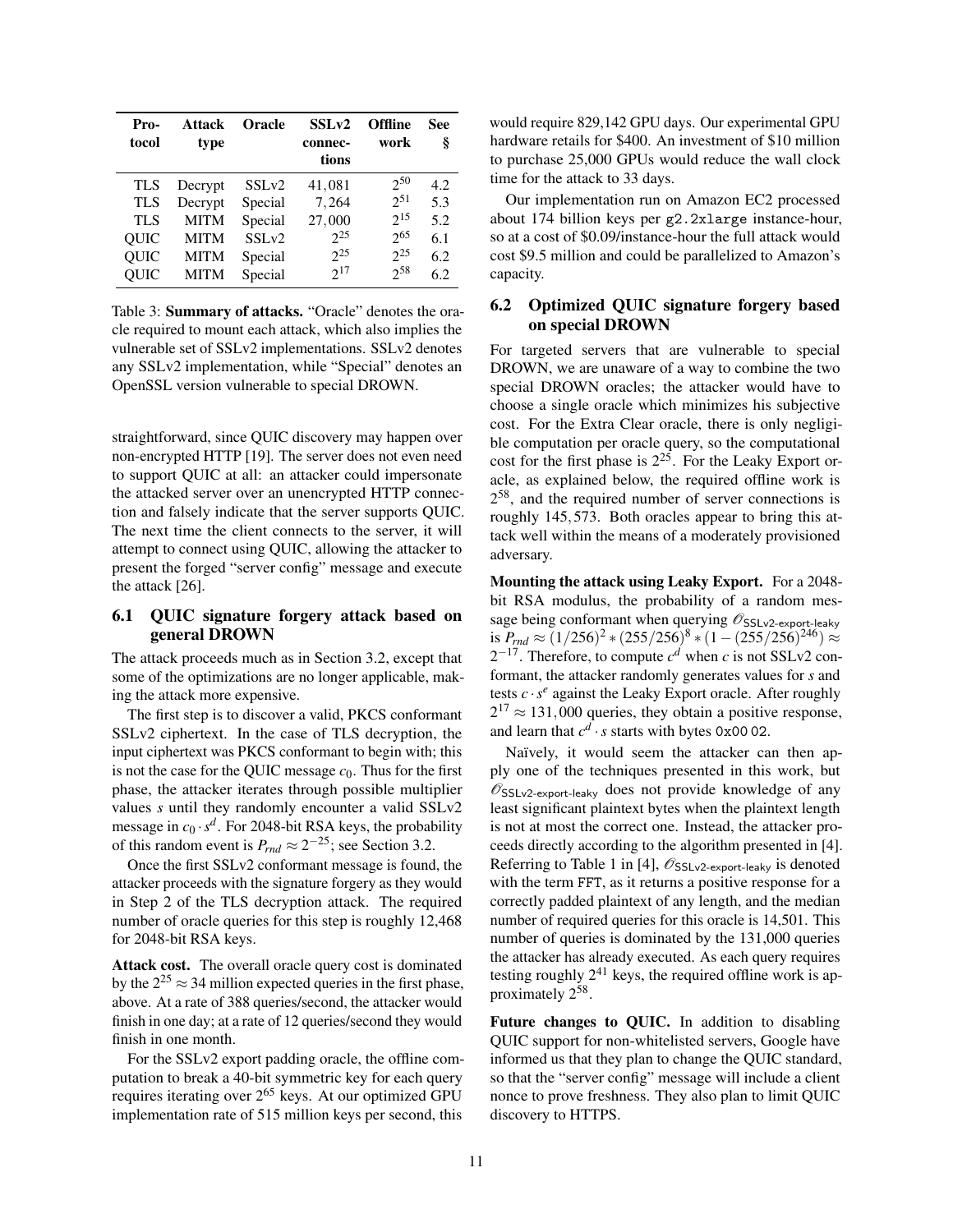|                  |      | Any certificate |                              |                          | Trusted certificates |                  |                           |
|------------------|------|-----------------|------------------------------|--------------------------|----------------------|------------------|---------------------------|
| <b>Protocol</b>  | Port | <b>SSL/TLS</b>  | SSL <sub>v2</sub><br>support | <b>Vulnerable</b><br>key | <b>SSL/TLS</b>       | SSLv2<br>support | Vulnerable<br>key         |
| <b>SMTP</b>      | 25   | 3.357 K         | 936 K (28%)                  | $1,666$ K $(50\%)$       | 1,083K               | 190 K (18%)      | 686 K (63%)               |
| POP <sub>3</sub> | 110  | 4.193 K         | 404 K $(10\%)$               | $1,764 \text{ K} (42\%)$ | 1,787K               | 230 K (13%)      | 1,031K(58%)               |
| <b>IMAP</b>      | 143  | 4.202 K         | 473 K (11%)                  | 1,759K(42%)              | 1.781K               | 223 K (13%)      | $1,022 \text{ K } (57\%)$ |
| <b>HTTPS</b>     | 443  | 34,727 K        | 5,975 K (17%)                | 11,444 K $(33%)$         | 17,490 K             | 1,749 K (10%)    | 3,931 K (22%)             |
| <b>SMTPS</b>     | 465  | 3.596K          | 291 K (8%)                   | $1.439 K (40\%)$         | 1.641K               | $40K$ $(2\%)$    | 949 K (58%)               |
| <b>SMTP</b>      | 587  | 3.507 K         | 423 K (12%)                  | $1,464 \text{ K} (42\%)$ | 1,657K               | 133 K (8%)       | 986 K (59%)               |
| <b>IMAPS</b>     | 993  | 4.315 K         | 853 K (20%)                  | $1,835 \text{ K} (43\%)$ | 1,909K               | 260 K (14%)      | 1,119K(59%)               |
| POP3S            | 995  | 4,322 K         | 884 K (20%)                  | 1,919K(44%)              | 1,974K               | 304 K (15%)      | $1,191K(60\%)$            |
| (Alexa Top 1M)   | 443  | 611K            | 82 K (13%)                   | 152 K (25%)              | 456 K                | $(8\%)$<br>38 K  | 109K(24%)                 |

<span id="page-11-0"></span>Table 4: Hosts vulnerable to general DROWN. We performed Internet-wide scans to measure the number of hosts supporting SSLv2 on several different protocols. A host is vulnerable to DROWN if its public key is exposed anywhere via SSLv2. Overall vulnerability to DROWN is much larger than support for SSLv2 due to widespread reuse of keys.

## 7 Measurements

We performed Internet-wide scans to analyze the number of systems vulnerable to DROWN. A host is directly vulnerable to general DROWN if it supports SSLv2. Similarly, a host is directly vulnerable to special DROWN if it supports SSLv2 and has the extra clear bug (which also implies the leaky export bug). These directly vulnerable hosts can be used as oracles to attack any other host with the same key. Hosts that do not support SSLv2 are still vulnerable to general or special DROWN if their RSA key pair is exposed by any general or special DROWN oracle, respectively. The oracles may be on an entirely different host or port. Additionally, any host serving a browsertrusted certificate is vulnerable to a special DROWN manin-the-middle if any name on the certificate appears on any other certificate containing a key that is exposed by a special DROWN oracle.

We used ZMap [\[16\]](#page-14-20) to perform full IPv4 scans on eight different ports during late January and February 2016. We examined port 443 (HTTPS), and common email ports 25 (SMTP with STARTTLS), 110 (POP3 with STARTTLS), 143 (IMAP with STARTTLS), 465 (SMTPS), 587 (SMTP with STARTTLS), 993 (IMAPS), and 995 (POP3S). For each open port, we attempted three complete handshakes: one normal handshake with the highest available SSL/TLS version; one SSLv2 handshake requesting an export RC2 cipher suite; and one SSLv2 handshake with a non-export cipher and sixteen bytes of plaintext key material sent during key exchange, which we used to detect if a host has the extra clear bug.

We summarize our general DROWN results in Table [4.](#page-11-0) The fraction of SSL/TLS hosts that directly supported SSLv2 varied substantially across ports. 28% of SMTP servers on port 25 supported SSLv2, likely due to the opportunistic encryption model for email transit. Since SMTP fails-open to plaintext, many servers are configured with support for the largest possible set of protocol versions and cipher suites, under the assumption that even bad or obsolete encryption is better than plaintext [\[9\]](#page-14-21). The other email ports ranged from 8% for SMTPS to 20% for POP3S and IMAPS. We found 17% of all HTTPS servers, and 10% of those with a browser-trusted certificate, are directly vulnerable to general DROWN.

OpenSSL SSLv2 cipher suite selection bug. We discovered that OpenSSL servers do not respect the cipher suites advertised in the SSLv2 ServerHello message. That is, a malicious client can select an *arbitrary* cipher suite in the ClientMasterKey message, regardless of the contents of the ServerHello, and force the use of export cipher suites even if they are explicitly disabled in the server configuration. To fully detect SSLv2 oracles, we configured our scanner to ignore the ServerHello cipher list. The cipher selection bug helps explain the wide support for SSLv2—the protocol appeared disabled, but non-standard clients could still complete handshakes.

Widespread public key reuse. Reuse of RSA key material across hosts and certificates is widespread [\[21,](#page-14-22) [23\]](#page-14-23). Often this is benign: organizations may issue multiple TLS certificates for distinct domains with the same public key in order to simplify use of TLS acceleration hardware and load balancing. However, there is also evidence that system administrators may not entirely understand the role of the public key in certificates. For example, in the wake of the Heartbleed vulnerability, a substantial fraction of compromised certificates were reissued with the same public key [\[15\]](#page-14-24). The number of hosts vulnerable to DROWN rises significantly when we take RSA key reuse into account. For HTTPS, 17% of hosts are vulnerable to general DROWN because they support both TLS and SSLv2 on the HTTPS port, but 33% are vulnerable when considering RSA keys used by another service.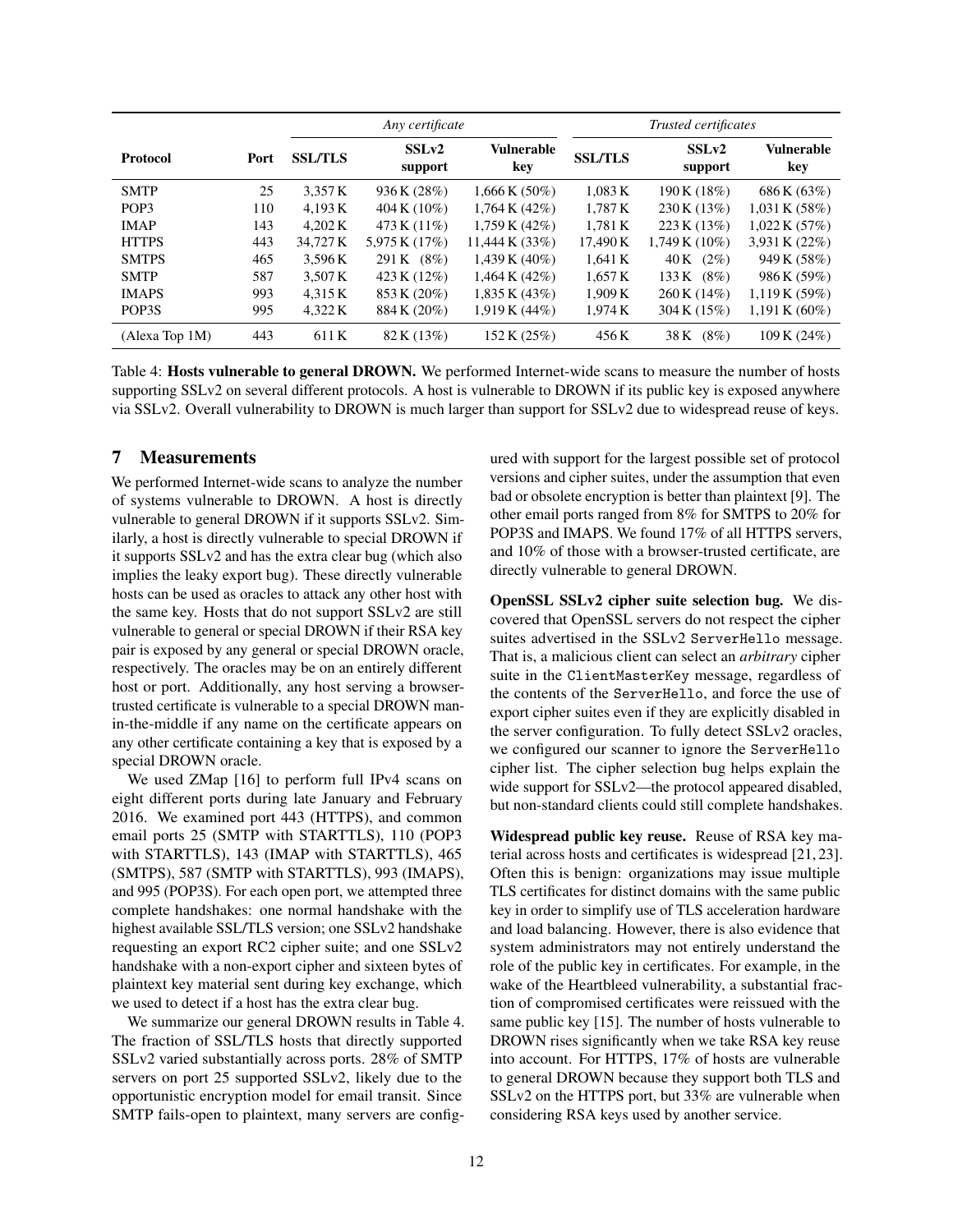|                  |      | Any certificate |                                 |                          | Trusted certificates |                          |                    |
|------------------|------|-----------------|---------------------------------|--------------------------|----------------------|--------------------------|--------------------|
| <b>Protocol</b>  | Port | <b>SSL/TLS</b>  | <b>Special DROWN</b><br>oracles | <b>Vulnerable</b><br>key | <b>SSL/TLS</b>       | <b>Vulnerable</b><br>key | Vulnerable<br>name |
| <b>SMTP</b>      | 25   | 3.357 K         | 855 K (25%)                     | 896 K (27%)              | 1.083 K              | 305 K $(28%)$            | 398 K (37%)        |
| POP <sub>3</sub> | 110  | 4.193 K         | 397 K (9%)                      | 946 K (23%)              | 1.787 K              | 485 K (27%)              | 674 K (38%)        |
| <b>IMAP</b>      | 143  | 4.202 K         | 457 K (11%)                     | 969 K (23%)              | 1,781K               | 498 K (30%)              | 690 K (39%)        |
| <b>HTTPS</b>     | 443  | 34.727 K        | 4,029K(12%)                     | 9,089K(26%)              | 17,490 K             | $2,523 K(14\%)$          | 3,793 K (22%)      |
| <b>SMTPS</b>     | 465  | 3.596 K         | 334 K (9%)                      | 765 K (21%)              | 1.641K               | 430 K (26%)              | 630 K (38%)        |
| <b>SMTP</b>      | 587  | 3.507 K         | 345 K (10%)                     | 792 K (23%)              | 1.657 K              | 482 K (29%)              | 667 K (40%)        |
| <b>IMAPS</b>     | 993  | 4.315 K         | 892 K (21%)                     | 1,073K(25%)              | 1.909K               | 602 K (32%)              | 792 K (42%)        |
| POP3S            | 995  | 4,322 K         | 897 K (21%)                     | 1,108K(26%)              | 1,974K               | 641 K (32%)              | 835 K (42%)        |
| (Alexa Top 1M)   | 443  | 611 K           | (4%)<br>22 K                    | 52 K<br>$(9\%)$          | 456 K                | 33 K<br>(7%)             | 85 K (19%)         |

<span id="page-12-0"></span>Table 5: Hosts vulnerable to special DROWN. A server is vulnerable to special DROWN if its key is exposed by a host with the CVE-2016-0703 bug. Since the attack is fast enough to enable man-in-the-middle attacks, a server is also vulnerable (to impersonation) if any name in its certificate is found in any trusted certificate with an exposed key.

Special DROWN. As shown in Table [5,](#page-12-0) 9.1 M HTTPS servers (26%) are vulnerable to special DROWN, as are 2.5 M HTTPS servers with browser-trusted certificates (14%). 66% as many HTTPS hosts are vulnerable to special DROWN as to general DROWN (70% for browser-trusted servers). While 2.7 M public keys are vulnerable to general DROWN, only 1.1 M are vulnerable to special DROWN (41% as many). Vulnerability among Alexa Top Million domains is also lower, with only 9% of domains vulnerable (7% for browser-trusted domains).

Since special DROWN enables active man-in-themiddle attacks, any host serving a browser-trusted certificate with at least one name that appears on any certificate with an RSA key exposed by a special DROWN oracle is vulnerable to an impersonation attack. Extending our search to account for certificates with shared names, we find that 3.8 M (22%) hosts with browser-trusted certificates are vulnerable to man-in-the-middle attacks, as well as 19% of the browser-trusted domains in the Alexa Top Million.

# 8 Related work

TLS has had a long history of implementation flaws and protocol attacks [\[2,](#page-14-5)[3,](#page-14-2)[7,](#page-14-25)[14,](#page-14-6)[15,](#page-14-24)[35,](#page-15-0)[38\]](#page-15-8). We discuss relevant Bleichenbacher and cross-protocol attacks below.

Bleichenbacher's attack. Bleichenbacher's adaptive chosen ciphertext attack against SSL was first published in 1998 [\[8\]](#page-14-9). Several works have adapted his attack to different scenarios [\[4,](#page-14-13) [25,](#page-14-26) [29\]](#page-14-27). The TLS standard explicitly introduces countermeasures against the attack [\[13\]](#page-14-0), but several modern implementations have been discovered to be vulnerable to timing-attack variants in recent years [\[34,](#page-14-28) [42\]](#page-15-9). These side-channel attacks are implementation failures and only apply when the attacker is colocated with the victim.

Cross-protocol attacks. Jager et al. [\[26\]](#page-14-17) showed that a cross-protocol Bleichenbacher RSA padding oracle attack is possible against the proposed TLS 1.3 standard, in spite of the fact that TLS 1.3 does not include RSA key exchange, if server implementations use the same certificate for previous versions of TLS and TLS 1.3. Wagner and Schneier [\[41\]](#page-15-1) developed a cross-cipher suite attack for SSLv3, in which an attacker could reuse a signed server key exchange message in a later exchange with a different cipher suite. Mavrogiannopoulos et al. [\[32\]](#page-14-29) developed a cross-cipher suite attack allowing an attacker to use elliptic curve Diffie-Hellman as prime field Diffie-Hellman.

Attacks on export-grade cryptography. Recently, the FREAK [\[5\]](#page-14-3) and Logjam [\[1\]](#page-14-4) attacks allowed an active attacker to downgrade a connection to export-grade RSA and Diffie-Hellman, respectively. DROWN exploits export-grade symmetric ciphers, completing the exportgrade cryptography attack trifecta.

# 9 Discussion

# 9.1 Implications for modern protocols

Although the protocol flaws in SSLv2 enabling DROWN are not present in recent TLS versions, many modern protocols meet a subset of the requirements to be vulnerable to a DROWN-style attack. For example:

- 1. RSA key exchange. TLS 1.2 [\[13\]](#page-14-0) allows this.
- 2. Reuse of server-side nonce by the client. QUIC [\[10\]](#page-14-18) allows this.
- 3. Server sends a message encrypted with the derived key before the client. QUIC, TLS 1.3 [\[37\]](#page-15-10), and TLS False Start [\[30\]](#page-14-30) do this.
- 4. Deterministic cipher parameters are generated from the premaster secret and nonces. This is the case for all TLS stream ciphers and TLS 1.0 block ciphers.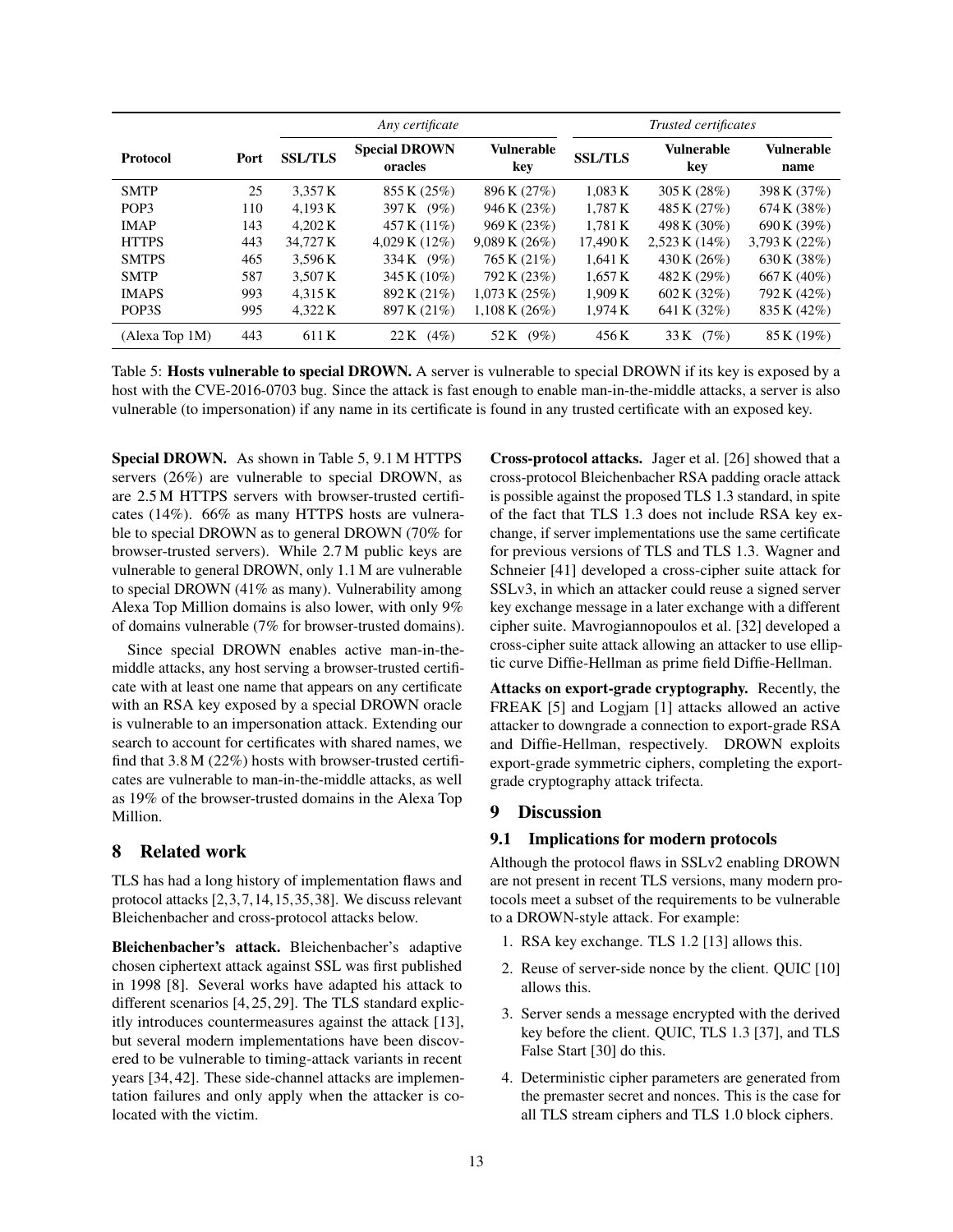DROWN has a natural adaptation when all three properties are present. The attacker exposes a Bleichenbacher oracle by connecting to the server twice with the identical RSA ciphertexts and server-side nonces. If the RSA ciphertext is PKCS conformant, the server will respond with identical messages across both connections; otherwise they will differ.

## 9.2 Lessons for key reuse

DROWN illustrates the cryptographic principle that keys should be single use. Often, this principle is primarily applied to keys that are used to both sign and decrypt, but DROWN illustrates that using keys *for different protocol versions* can also be a serious security risk. Unfortunately, there is no widely supported way to pin X.509 certificates to specific protocols. While using per-protocol certificates may help defend against passive attacks, an active attacker could still leverage any certificate with a matching name.

## 9.3 Harms from obsolete cryptography

Recent years have seen a significant number of serious attacks exploiting outdated and obsolete cryptography. Many protocols and cryptographic primitives that were demonstrated to be weak decades ago are surprisingly common in real-world systems.

DROWN exploits a modification of an 18-year-old attack against a combination of protocols and ciphers that have long been superseded by better options: the SSLv2 protocol, export cipher suites, and PKCS #1 v1.5 RSA padding. In fact, support for RSA as a key exchange method, including the use of PKCS #1 v1.5, is mandatory even for TLS 1.2. The attack is made more severe by implementation flaws in rarely used code.

Our work serves as yet another reminder of the importance of removing deprecated technologies before they become exploitable vulnerabilities. In response to many of the vulnerabilities listed above, browser vendors have been aggressively warning end users when TLS connections are negotiated with unsafe cryptographic parameters, including SHA-1 certificates, small RSA and Diffie-Hellman parameters, and SSLv3 connections. This process is currently happening in a piecemeal fashion, primitive by primitive. Vendors and developers rightly prioritize usability and backward compatibility in standards, and are willing to sacrifice these only for practical attacks. This approach works less well for cryptographic vulnerabilities, where the first sign of a weakness, while far from being practically exploitable, can signal trouble in the future. Communication issues between academic researchers and vendors and developers have been voiced by many in the community, including Green [\[18\]](#page-14-31) and Jager et al. [\[24\]](#page-14-32).

The long-term solution is to proactively remove these obsolete technologies. There is movement towards this already: TLS 1.3 has entirely removed RSA key exchange and has restricted Diffie-Hellman key exchange to a few groups large enough to withstand cryptanalytic attacks long in the future. The CA/Browser forum will remove support for SHA-1 certificates this year. Resources such as the SSL Labs SSL Reports have gathered information about best practices and vulnerabilities in one place, in order to encourage administrators to make the best choices.

#### 9.4 Harms from weakening cryptography

Export-grade cipher suites for TLS deliberately weakened three primitives to the point that they are now broken even to enthusiastic amateurs: 512-bit RSA key exchange, 512-bit Diffie-Hellman key exchange, and 40-bit symmetric encryption. All three deliberately weakened primitives have been cornerstones of high-profile attacks: FREAK exploits export RSA, Logjam exploits export Diffie-Hellman, and now DROWN exploits export symmetric encryption.

Like FREAK and Logjam, our results illustrate the continued harm that a legacy of deliberately weakened export-grade cryptography inflicts on the security of modern systems, even decades after the regulations influencing the original design were lifted. The attacks described in this paper are fully feasible against export cipher suites today. The technical debt induced by cryptographic "front doors" has left implementations vulnerable for decades. With the slow rate at which obsolete protocols and primitives fade away, we can expect some fraction of hosts to remain vulnerable for years to come.

# Acknowledgements

The authors thank team Hashcat for making their GPUs available for the execution of the attack, Ralph Holz for providing early scan data, Adam Langley for insights about QUIC, Graham Steel for insights about TLS False Start, the OpenSSL team for their help with disclosure, Ivan Ristic for comments on session resumption in a BEAST-styled attack, and Tibor Jager and Christian Mainka for further helpful comments. We thank the exceptional sysadmins at the University of Michigan for their help and support throughout this project, including Chris Brenner, Kevin Cheek, Laura Fink, Dan Maletta, Jeff Richardson, Donald Welch, Don Winsor, and others from ITS, CAEN, and DCO.

This material is based upon work supported by the U.S. National Science Foundation under Grants No. CNS-1345254, CNS-1408734, CNS-1409505, CNS-1505799, CNS-1513671, and CNS-1518888, an AWS Research Education grant, a scholarship from the Israeli Ministry of Science, Technology and Space, a grant from the Blavatnik Interdisciplinary Cyber Research Center (ICRC) at Tel Aviv University, a gift from Cisco, and an Alfred P. Sloan Foundation research fellowship.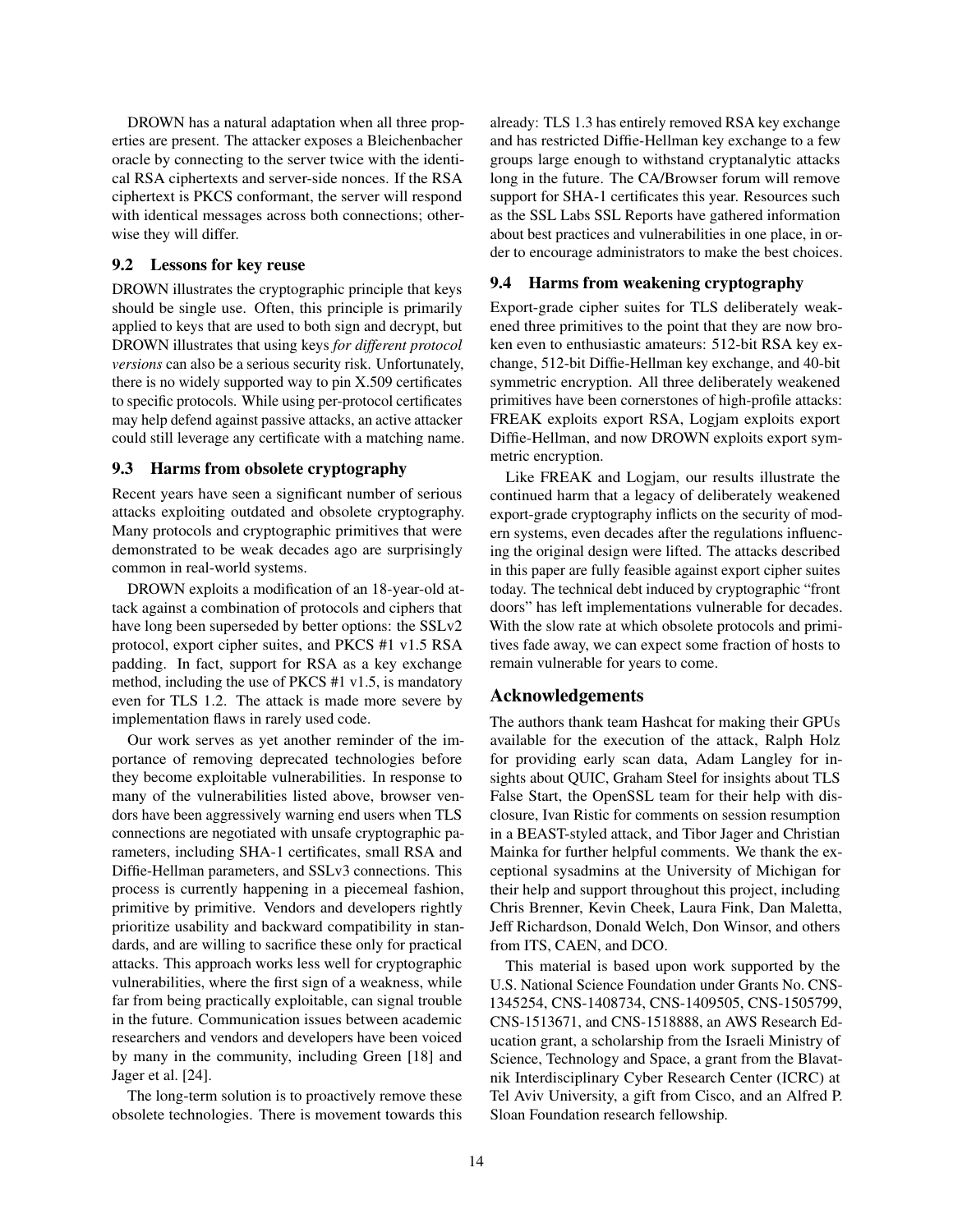### References

- <span id="page-14-4"></span>[1] ADRIAN, D., BHARGAVAN, K., DURUMERIC, Z., GAUDRY, P., GREEN, M., HALDERMAN, J. A., HENINGER, N., SPRINGALL, D., THOMÉ, E., VALENTA, L., VANDERSLOOT, B., WUSTROW, E., ZANELLA-BÉGUELIN, S., AND ZIMMERMANN, P. Imperfect forward secrecy: How Diffie-Hellman fails in practice. In *22nd ACM Conference on Computer and Communications Security* (Oct. 2015).
- <span id="page-14-5"></span>[2] AL FARDAN, N. J., AND PATERSON, K. G. Lucky Thirteen: Breaking the TLS and DTLS record protocols. In *IEEE Symposium on Security and Privacy* (2013), IEEE, pp. 526–540.
- <span id="page-14-2"></span>[3] ALFARDAN, N. J., BERNSTEIN, D. J., PATERSON, K. G., POETTERING, B., AND SCHULDT, J. C. On the security of RC4 in TLS. In *22nd USENIX Security Symposium* (2013), pp. 305–320.
- <span id="page-14-13"></span>[4] BARDOU, R., FOCARDI, R., KAWAMOTO, Y., SIMIONATO, L., STEEL, G., AND TSAY, J.-K. Efficient padding oracle attacks on cryptographic hardware. In *Advances in Cryptology–CRYPTO 2012*. Springer, 2012, pp. 608–625.
- <span id="page-14-3"></span>[5] BEURDOUCHE, B., BHARGAVAN, K., DELIGNAT-LAVAUD, A., FOURNET, C., KOHLWEISS, M., PIRONTI, A., STRUB, P.-Y., AND ZINZINDOHOUE, J. K. A messy state of the union: Taming the composite state machines of TLS. In *IEEE Symposium on Security and Privacy* (2015).
- <span id="page-14-7"></span>[6] BHARGAVAN, K., LAVAUD, A. D., FOURNET, C., PIRONTI, A., AND STRUB, P. Y. Triple handshakes and cookie cutters: Breaking and fixing authentication over TLS. In *IEEE Symposium on Security and Privacy* (2014), IEEE, pp. 98–113.
- <span id="page-14-25"></span>[7] BHARGAVAN, K., AND LEURENT, G. Transcript collision attacks: Breaking authentication in TLS, IKE, and SSH. In *Network and Distributed System Security Symposium* (Feb. 2016).
- <span id="page-14-9"></span>[8] BLEICHENBACHER, D. Chosen ciphertext attacks against protocols based on the RSA encryption standard PKCS #1. In *Advances in Cryptology — CRYPTO '98*, vol. 1462 of *Lecture Notes in Computer Science*. Springer Berlin / Heidelberg, 1998.
- <span id="page-14-21"></span>[9] BREYHA, W., DURVAUX, D., DUSSA, T., KAPLAN, L. A., MENDEL, F., MOCK, C., KOSCHUCH, M., KRIEGISCH, A., PÖSCHL, U., SABET, R., SAN, B., SCHLATTERBECK, R., SCHRECK, T., WÜRSTLEIN, A., ZAUNER, A., AND ZAWODSKY, P. Better crypto – applied crypto hardening, 2016. Available at [https://bettercrypto.org/static/applied-crypto-hardening.pdf.](https://bettercrypto.org/static/applied-crypto-hardening.pdf)
- <span id="page-14-18"></span>[10] CHANG, W.-T., AND LANGLEY, A. QUIC crypto, 2014. [https://docs.google.com/document/d/1g5nIXAIkN\\_Y-](https://docs.google.com/document/d/1g5nIXAIkN_Y-7XJW5K45IblHd_L2f5LTaDUDwvZ5L6g/edit?pli=1)[7XJW5K45IblHd\\_L2f5LTaDUDwvZ5L6g/edit?pli=1.](https://docs.google.com/document/d/1g5nIXAIkN_Y-7XJW5K45IblHd_L2f5LTaDUDwvZ5L6g/edit?pli=1)
- <span id="page-14-16"></span>[11] CVE-2015-0293. [https://cve.mitre.org/cgi-bin/](https://cve.mitre.org/cgi-bin/cvename.cgi?name=CVE-2015-0293) [cvename.cgi?name=CVE-2015-0293.](https://cve.mitre.org/cgi-bin/cvename.cgi?name=CVE-2015-0293)
- <span id="page-14-8"></span>[12] DE RUITER, J., AND POLL, E. Protocol state fuzzing of TLS implementations. In *24th USENIX Security Symposium* (Washington, D.C., Aug. 2015), USENIX Association.
- <span id="page-14-0"></span>[13] DIERKS, T., AND RESCORLA, E. The Transport Layer Security (TLS) Protocol Version 1.2. RFC 5246 (Proposed Standard), Aug. 2008. Updated by RFCs 5746, 5878.
- <span id="page-14-6"></span>[14] DUONG, T., AND RIZZO, J. Here come the xor ninjas, 2011. [http://netifera.com/research/beast/beast\\_DRAFT\\_0621.pdf.](http://netifera.com/research/beast/beast_DRAFT_0621.pdf)
- <span id="page-14-24"></span>[15] DURUMERIC, Z., KASTEN, J., ADRIAN, D., HALDERMAN, J. A., BAILEY, M., LI, F., WEAVER, N., AMANN, J., BEEKMAN, J., PAYER, M., AND PAXSON, V. The matter of Heartbleed. In *14th Internet Measurement Conference* (New York, NY, USA, 2014), IMC '14, ACM, pp. 475–488.
- <span id="page-14-20"></span>[16] DURUMERIC, Z., WUSTROW, E., AND HALDERMAN, J. A. ZMap: Fast Internet-wide scanning and its security applications. In *22nd USENIX Security Symposium* (Aug. 2013).
- <span id="page-14-11"></span>[17] FREIER, A., KARLTON, P., AND KOCHER, P. The secure sockets layer (SSL) protocol version 3.0. RFC 6101, 2011.
- <span id="page-14-31"></span>[18] GREEN, M. Secure protocols in a hostile world. In *CHES 2015* (Aug. 2015). [https://isi.jhu.edu/~mgreen/CHESPDF.pdf.](https://isi.jhu.edu/~mgreen/CHESPDF.pdf)
- <span id="page-14-19"></span>[19] HAMILTON, R. QUIC discovery. [https://docs.google.com/document/d/](https://docs.google.com/document/d/1i4m7DbrWGgXafHxwl8SwIusY2ELUe8WX258xt2LFxPM/edit#) [1i4m7DbrWGgXafHxwl8SwIusY2ELUe8WX258xt2LFxPM/](https://docs.google.com/document/d/1i4m7DbrWGgXafHxwl8SwIusY2ELUe8WX258xt2LFxPM/edit#) [edit#.](https://docs.google.com/document/d/1i4m7DbrWGgXafHxwl8SwIusY2ELUe8WX258xt2LFxPM/edit#)
- <span id="page-14-14"></span>[20] Hashcat. [http://hashcat.net.](http://hashcat.net)
- <span id="page-14-22"></span>[21] HENINGER, N., DURUMERIC, Z., WUSTROW, E., AND HALDERMAN, J. A. Mining your Ps and Qs: Detection of widespread weak keys in network devices. In *21st USENIX Security Symposium* (Aug. 2012).
- <span id="page-14-12"></span>[22] HICKMAN, K., AND ELGAMAL, T. The SSL protocol, 1995. [https://tools.ietf.org/html/draft-hickman-netscape-ssl-00.](https://tools.ietf.org/html/draft-hickman-netscape-ssl-00)
- <span id="page-14-23"></span>[23] HOLZ, R., AMANN, J., MEHANI, O., WACHS, M., AND KAAFAR, M. A. TLS in the wild: An Internet-wide analysis of TLS-based protocols for electronic communication. In *Network and Distributed System Security Symposium* (Geneva, Switzerland, Feb. 2016), S. Capkun, Ed., Internet Society.
- <span id="page-14-32"></span>[24] JAGER, T., PATERSON, K. G., AND SOMOROVSKY, J. One bad apple: Backwards compatibility attacks on state-of-the-art cryptography. In *Network and Distributed System Security Symposium* (2013).
- <span id="page-14-26"></span>[25] JAGER, T., SCHINZEL, S., AND SOMOROVSKY, J. Bleichenbacher's attack strikes again: Breaking PKCS#1 v1.5 in XML encryption. In *17th European Symposium on Research in Computer Security* (Berlin, Heidelberg, 2012), Springer Berlin Heidelberg, pp. 752–769.
- <span id="page-14-17"></span>[26] JAGER, T., SCHWENK, J., AND SOMOROVSKY, J. On the security of TLS 1.3 and QUIC against weaknesses in PKCS#1 v1.5 encryption. In *22nd ACM Conference on Computer and Communications Security* (New York, NY, USA, 2015), CCS '15, ACM, pp. 1185–1196.
- <span id="page-14-10"></span>[27] KALISKI, B. PKCS #1: RSA Encryption Version 1.5. RFC 2313 (Informational), Mar. 1998. Obsoleted by RFC 2437.
- <span id="page-14-15"></span>[28] KÄSPER, E. Fix reachable assert in SSLv2 servers. OpenSSL patch, Mar. 2015. [https://github.com/openssl/openssl/commit/](https://github.com/openssl/openssl/commit/86f8fb0e344d62454f8daf3e15236b2b59210756) [86f8fb0e344d62454f8daf3e15236b2b59210756.](https://github.com/openssl/openssl/commit/86f8fb0e344d62454f8daf3e15236b2b59210756)
- <span id="page-14-27"></span>[29] KLIMA, V., POKORNÝ, O., AND ROSA, T. Attacking RSA-based sessions in SSL/TLS. In *Cryptographic Hardware and Embedded Systems-CHES 2003*. Springer, 2003, pp. 426–440.
- <span id="page-14-30"></span>[30] LANGLEY, A., MODADUGU, N., AND MOELLER, B. Transport layer security (TLS) false start. *draft-bmoeller-tls-falsestart-00, June 2* (2010).
- <span id="page-14-33"></span>[31] LENSTRA, A. K., LENSTRA, H. W., AND LOVÁSZ, L. Factoring polynomials with rational coefficients. *Mathematische Annalen 261* (1982), 515–534. 10.1007/BF01457454.
- <span id="page-14-29"></span>[32] MAVROGIANNOPOULOS, N., VERCAUTEREN, F., VELICHKOV, V., AND PRENEEL, B. A cross-protocol attack on the TLS protocol. In *19th ACM Conference on Computer and Communications Security* (New York, NY, USA, 2012), CCS '12, ACM, pp. 62–72.
- <span id="page-14-1"></span>[33] MEYER, C., AND SCHWENK, J. SoK: Lessons learned from SSL/TLS attacks. In *14th International Workshop on Information Security Applications* (Berlin, Heidelberg, Aug. 2013), WISA 2013, Springer-Verlag.
- <span id="page-14-28"></span>[34] MEYER, C., SOMOROVSKY, J., WEISS, E., SCHWENK, J., SCHINZEL, S., AND TEWS, E. Revisiting SSL/TLS implementations: New Bleichenbacher side channels and attacks. In *23rd USENIX Security Symposium*. USENIX Association, San Diego, CA, Aug. 2014, pp. 733–748.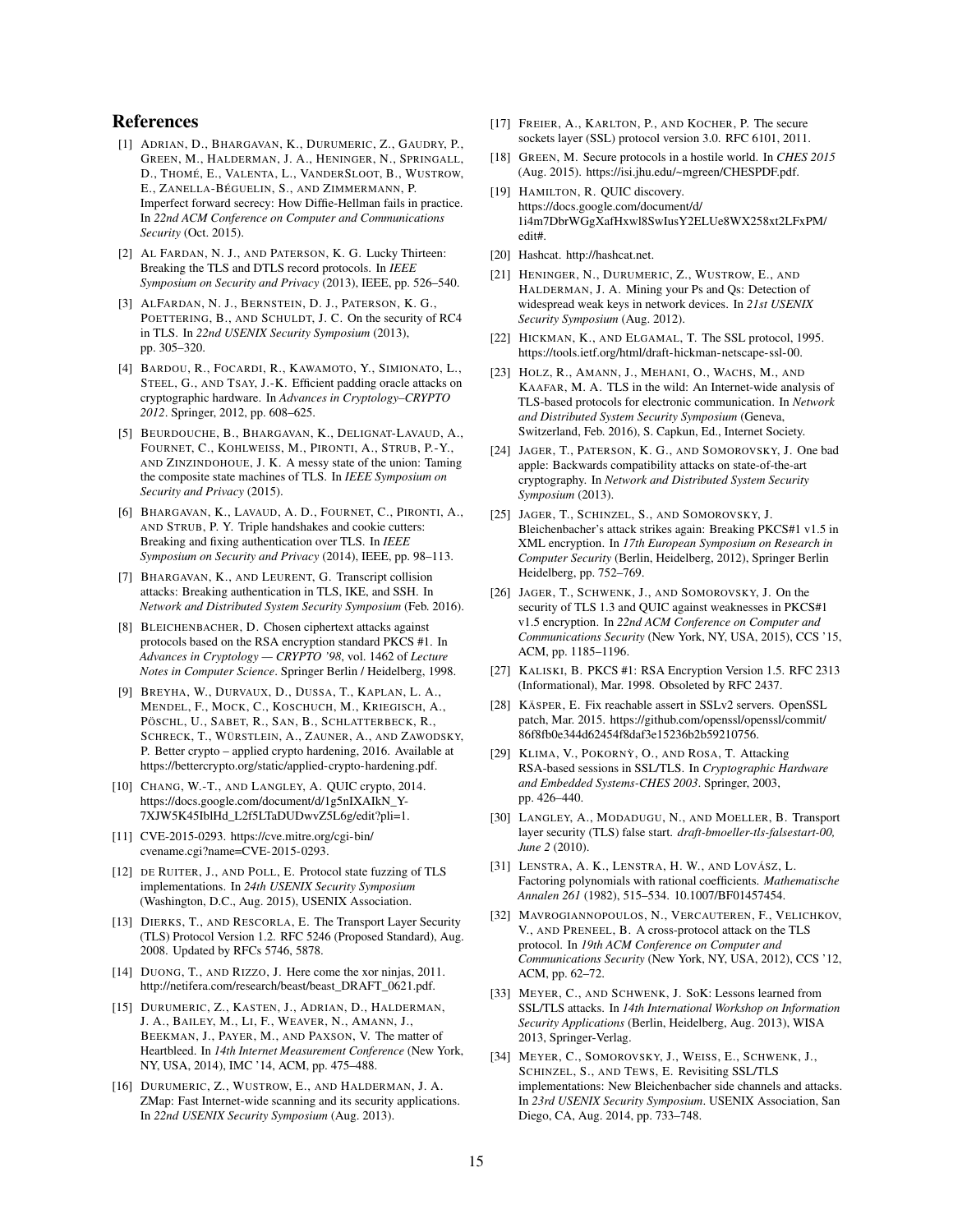- <span id="page-15-0"></span>[35] MÖLLER, B., DUONG, T., AND KOTOWICZ, K. This POODLE bites: exploiting the SSL 3.0 fallback, 2014.
- <span id="page-15-6"></span>[36] OPENSSL. Change log. [https://www.openssl.org/news/changelog.html#x0.](https://www.openssl.org/news/changelog.html#x0)
- <span id="page-15-10"></span>[37] RESCORLA, E., ET AL. The transport layer security (TLS) protocol version 1.3, draft.
- <span id="page-15-8"></span>[38] RIZZO, J., AND DUONG, T. The CRIME attack. EKOparty Security Conference, 2012.
- <span id="page-15-7"></span>[39] ROSKIND, J. QUIC design document, 2013. [https://docs.google.com/a/chromium.org/document/d/](https://docs.google.com/a/chromium.org/document/d/1RNHkx_VvKWyWg6Lr8SZ-saqsQx7rFV-ev2jRFUoVD34) [1RNHkx\\_VvKWyWg6Lr8SZ-saqsQx7rFV-ev2jRFUoVD34.](https://docs.google.com/a/chromium.org/document/d/1RNHkx_VvKWyWg6Lr8SZ-saqsQx7rFV-ev2jRFUoVD34)
- <span id="page-15-2"></span>[40] TURNER, S., AND POLK, T. Prohibiting secure sockets layer (SSL) version 2.0. RFC 6176 (Informational), Apr. 2011.
- <span id="page-15-1"></span>[41] WAGNER, D., AND SCHNEIER, B. Analysis of the SSL 3.0 protocol. In *2nd USENIX Workshop on Electronic Commerce* (1996).
- <span id="page-15-9"></span>[42] ZHANG, Y., JUELS, A., REITER, M. K., AND RISTENPART, T. Cross-tenant side-channel attacks in PaaS clouds. In *21st ACM Conference on Computer and Communications Security* (New York, NY, USA, 2014), CCS '14, ACM, pp. 990–1003.

#### <span id="page-15-5"></span>A Adaptations to Bleichenbacher's attack

#### <span id="page-15-3"></span>A.1 Success probability of fractions

For a given fraction  $u/t$ , the success probability with a randomly chosen TLS conformant ciphertext can be computed as follows. Let  $m_0$  be a random TLS conformant message,  $m_1 = m_0 \cdot u/t$ , and let  $\ell_k$  be the expected length of the unpadded message. For  $s = u/t$  mod *N* where *u* and  $t$  are coprime,  $m_1$  will be SSLv2 conformant if the following conditions all hold:

- 1.  $m_0$  is divisible by *t*. For a randomly generated  $m_0$ , this condition holds with probability 1/*t*.
- 2.  $m_1[1] = 0$  and  $m_1[2] = 2$ , or the integer  $m \cdot u/t \in$ [ $2B$ ,  $3B$ ). For a randomly generated  $m_0$  divisible by *t*, this condition holds with probability

$$
P = \begin{cases} 3 - 2 \cdot t/u & \text{for } 2/3 < u/t < 1 \\ 3 \cdot t/u - 2 & \text{for } 1 < u/t < 3/2 \\ 0 & \text{otherwise} \end{cases}
$$

- 3.  $\forall i \in [3, \ell_m (\ell_k + 1)], m_1[i] \neq 0$ , or all bytes between the first two bytes and the  $(k+1)$  least significant bytes are non-zero. This condition holds with probability  $(1 - 1/256)^{\ell_m - (\ell_k + 3)}$ .
- 4.  $m_1[\ell_m \ell_k] = 0$ : the  $(\ell_k + 1)$ st least significant byte is 0. This condition holds with probability 1/256.

Using the above formulas for  $u/t = 7/8$ , the overall probability of success is  $P = 1/8 \cdot 0.71 \cdot 0.37 \cdot 1/256 =$  $1/7,774$ ; thus the attacker expects to find an SSL $v^2$  conformant ciphertext after testing 7,774 randomly chosen TLS conformant ciphertexts. The attacker can decrease the number of TLS conformant ciphertexts needed by multiplying each candidate ciphertext by several fractions.

Note that testing random *s* values until  $c_1 = c_0 \cdot s^e \mod 1$ *N* is SSLv2 conformant yields a success probability of  $P_{rnd} \approx (1/256)^3 * (255/256)^{249} \approx 2^{-25}.$ 

#### A.2 Optimizing the chosen set of fractions

In order to deduce the validity of a single ciphertext, the attacker would have to perform a non-trivial brute-force search over all 5 byte master\_key values. This translates into  $2^{40}$  encryption operations.

The search space can be reduced by an additional optimization, relying on the fractional multipliers used in the first step. If the attacker uses  $u/t = 8/7$  to compute a new SSLv2 conformant candidate, and  $m_0$  is indeed divisible by  $t = 7$ , then the new candidate message  $m_1 = m_0/t \cdot u$ is divisible by  $u = 8$ , and the last three bits of  $m_1$  (and thus *mksecret*) are zero. This allows reducing the searched master\_key space by selecting specific fractions.

More generally, for an integer *u*, the largest power of 2 by which *u* is divisible is denoted by  $v_2(u)$ , and multiplying by a fraction  $u/t$  reduces the search space by a factor of  $v_2(u)$ . With this observation, the trade-off between the 3 metrics: the required number of intercepted ciphertexts, the required number of queries, and the required number of encryption attempts, becomes non-trivial to analyze.

Therefore, we have resorted to using simulations when evaluating the performance metrics for sets of fractions. The probability that multiplying a ciphertext by any fraction out of a given set of fractions results in an SSLv2 conformant message is difficult to compute, since the events are in fact inter-dependent: If  $m \cdot 16/15$  is conforming, then *m* is divisible by 5, greatly increasing the probability that  $m \cdot 4/5$  is also conforming. However, it is easy to perform a Monte Carlo simulation, where we randomly generate ciphertexts, and measure the probability that any fraction out of a given set produces a conforming message. The expected required number of intercepted ciphertexts is the inverse of that probability.

Formally, if we denote the set of fractions as *F*, and the event that a message *m* is conforming as  $C(m)$ , we perform a Monte Carlo estimation of the probability  $P_F =$  $P(\exists f \in F : C(m \cdot f))$ , and the expected number of required intercepted ciphertexts equals 1/*PF*. The required number of oracle queries is simply  $1/P_F \cdot |F|$ . Accordingly, the required number of server connections is  $2 \cdot 1/P_F \cdot |F|$ , since each oracle query requires two server connections. And as for the required number of encryption attempts, if we denote this number when querying with a given fraction *f* = *u*/*t* as *E<sub>f</sub>*, then  $E_f = E_{u/t} = 2^{40-v_2(u)}$ . We further define the required encryption attempts when testing a ciphertext with a given set of fraction *F* as  $E_F = \sum_{f \in F} E_f$ . Then the required number of encryption attempts in Phase 1 for a given set of fractions is  $(1/P_F) \cdot E_F$ .

<span id="page-15-4"></span>We can now give precise figures for the expected number of required intercepted ciphertexts, connections to the targeted server, and encryption attempts. The results presented in Table [1](#page-7-2) were obtained using the above approach with one billion random ciphertexts per fraction set *F*.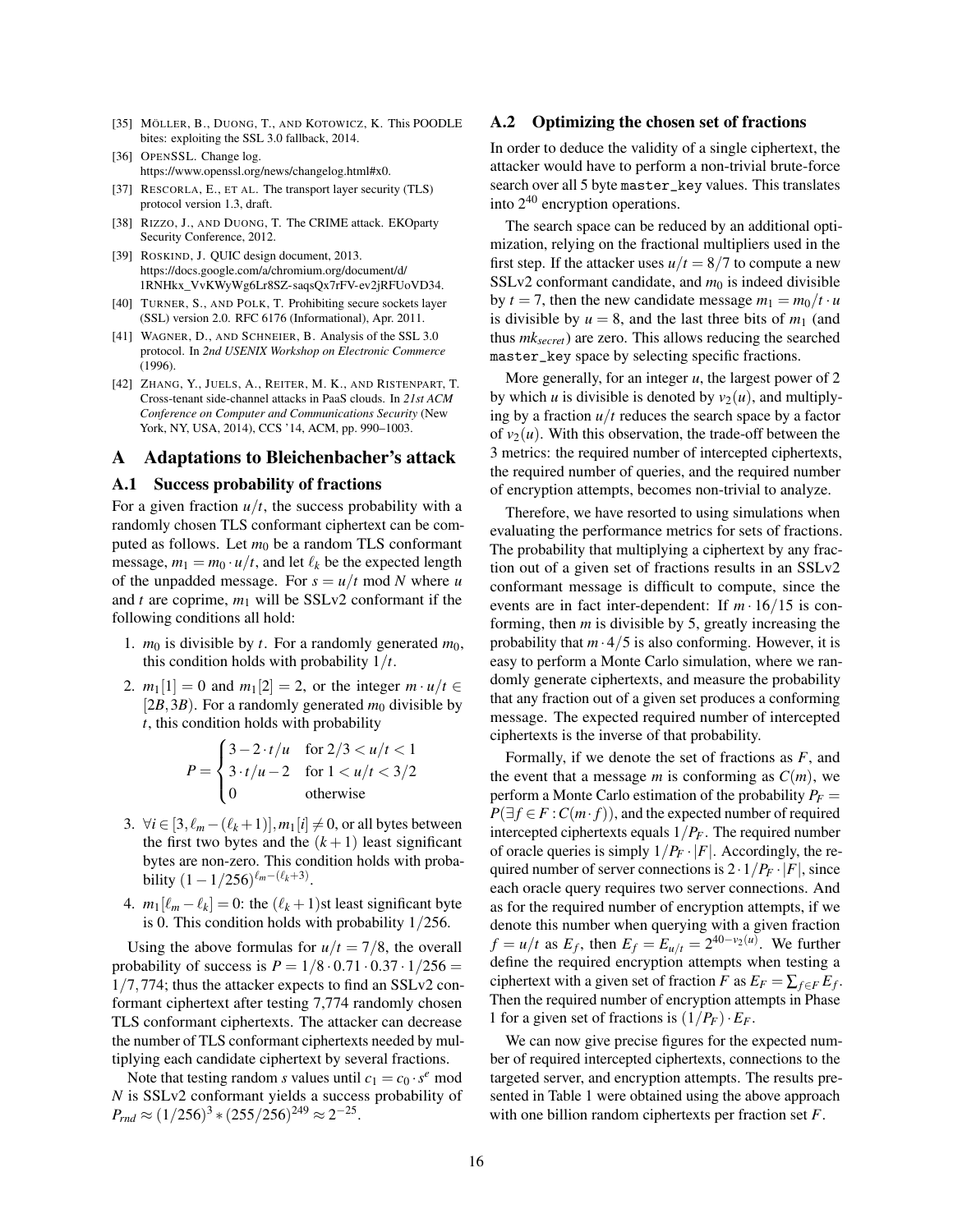#### A.3 Rotation and multiplier speedups

For a randomly chosen *s*, the probability that the two most significant bytes are 0x00 02 is  $2^{-16}$ ; for a 2028-bit modulus *N* the probability that the next  $\ell_m - \ell_k - 3$  bytes of  $m<sub>2</sub>$  are all nonzero is about 0.37 as in the previous section, and the probability that the  $\ell_k + 1$  least significant delimiter byte is 0x00 is 1/256. Thus a randomly chosen *s* will work with probability  $2^{-25.4}$  and the attacker expects to try 225.<sup>4</sup> values for *s* before succeeding.

However, since the attacker has already learned  $\ell_k + 3$ most significant bytes of  $m_1 \cdot R^{-1}$  mod *N*, for  $\ell_k \ge 4$  and  $s < 2^{30}$  they do not need to query the oracle to learn if the two most significant bytes are SSLv2 conformant; they can compute this themselves from their knowledge of  $m_1 \cdot R^{-1}$ . They iterate through values of *s*, test that the top two bytes of *m*˜<sup>1</sup> ·*R* <sup>−</sup><sup>1</sup> mod *N* are 0x00 02, and only query the oracle for *s* values that satisfy this test. Therefore, for a 2048-bit modulus they expect to test  $2^{16}$  values offline per oracle query. The probability that a query is conformant is then  $P = (1/256) * (255/256)^{249} \approx 1/678$ , so they expect to perform 678 oracle queries before finding a fully SSLv2 conformant ciphertext  $c_2 = (s \cdot R^{-1})^e c_1 \text{ mod } N$ .

We can speed up the brute force testing of  $2^{16}$  values of *s* using algebraic lattices. We are searching for values of *s* satisfying  $\tilde{m_1}R^{-1}s < 3B \text{ mod } N$ , or given an offset  $s_0$  we would like to find solutions *x* and *z* to the equation  $m_1 R^{-1} (s_0 + x) = 2B + z \mod N$  where  $|x| < 2^{16}$  and  $|z| <$ *B*. Let  $X = 2^{15}$ . We can construct the lattice basis

$$
L = \begin{bmatrix} -B & X\tilde{m_1}R^{-1} & \tilde{m_1}R^{-1}s_0 + B \\ 0 & XN & 0 \\ 0 & 0 & N \end{bmatrix}
$$

We then run the LLL algorithm [\[31\]](#page-14-33) on *L* to obtain a reduced lattice basis *V* containing vectors  $v_1$ ,  $v_2$ ,  $v_3$ . We then construct the linear equations  $f_1(x, z) = v_{1,1}/B \cdot z +$  $v_{1,2}/X \cdot x + v_{1,3} = 0$  and  $f_2(x,z) = v_{2,1}/B \cdot z + v_{2,2}/X$ .  $x + v_{2,3} = 0$  and solve the system of equations to find a candidate integer solution  $x = \tilde{s}$ . We then test  $s = \tilde{s} + s_0$ as our candidate solution in this range.

 $det L = XZN^2$  and  $dim L = 3$ , thus we expect the vectors  $v_i$  in *V* to have length approximately  $|v_i| \approx$  $(XZN^2)^{1/3}$ . We will succeed if  $|v_i| < N$ , or in other words  $XZ < N$ .  $N \approx 2^{8\ell_m}$ , so we expect to find short enough vectors. This approach works well in practice and is significantly faster than iterating through  $2^{16}$  possible values of ˜*s* for each query.

In summary, given an SSLv2 conformant ciphertext  $c_1 = m_1^e \text{ mod } N$ , we can efficiently generate an SSLv2 conformant ciphertext  $c_2 = m_2^e \text{ mod } N$  where  $m_2 = s$ .  $m_1 \cdot R^{-1}$  mod *N* and we know several most significant bytes of *m*2, using only a few hundred oracle queries in expectation. We can iterate this process as many times as we like to continue generating SSLv2 conformant ciphertexts  $c_i$  for which we know increasing numbers of most significant bytes, and which have a known multiplicative relationship to our original message *c*0.

#### <span id="page-16-0"></span>A.4 Rotations in the general DROWN attack

After the first phase, we have learned an SSLv2 conformant ciphertext  $c_1$ , and we wish to shift known plaintext bytes from least to most significant bits. Since we learn the least significant 6 bytes of plaintext of  $m_1$  from a successful oracle  $\mathcal{O}_{\text{SSLv2-export}}$  query, we could use a shift of  $2^{-48}$  to transfer 48 bits of known plaintext to the most significant bits of a new ciphertext. However, we perform a slight optimization here, to reduce the number of encryption attempts. We instead use a shift of  $2^{-40}$ , so that the least significant byte of  $m_1 \cdot 2^{-40}$  and  $\tilde{m_1} \cdot 2^{-40}$  will be known. This means that we can compute the least significant byte of  $m_1 \cdot 2^{-40} \cdot s \mod N$ , so oracle queries now only require  $2^{32}$  encryption attempts each. This brings the total expected number of encryption attempts for each shift to  $2^{32} * 678 \approx 2^{41}$ .

We perform two such plaintext shifts in order to obtain an SSLv2 conformant message, *m*<sup>3</sup> that resides in a narrow interval of length at most  $2^{8\ell-66}$ . We can then obtain a multiplier  $s_3$  such that  $m_3 \cdot s_3$  is also SSLv2 conformant. Since  $m_3$  lies in an interval of length at most  $2^{8\ell-66}$ , with high probability for any  $s_3 < 2^{30}$ ,  $m_3 \cdot s_3$  lies in an interval of length at most  $2^{8\ell_m-36} < B$ , so we know the two most significant bytes of  $m_3 \cdot s_3$ . Furthermore, we know the value of the 6 least significant bytes after multiplication. We therefore test possible values of *s*<sub>3</sub>, and for values such that  $m_3 \cdot s_3 \in [2B,3B)$ , and  $(m_3 \cdot s_3)[\ell_m - 5] = 0$ , we query the oracle with  $c_3 \cdot s_3^e \mod N$ . The only condition for PKCS conformance which we haven't verified before querying the oracle is the requirement of non-zero padding, which holds with probability 0.37.

In summary, after roughly  $1/0.37 = 2.72$  queries we expect a positive response from the oracle. Since we know the value of the 6 least significant bytes after multiplication, this phase does not require performing an exhaustive search. If the message is SSLv2 conformant after multiplication, we know the symmetric key, and can test whether it correctly decrypts the ServerVerify message.

## <span id="page-16-1"></span>A.5 Adapted Bleichenbacher iteration

After we have bootstrapped the attack using rotations, the original algorithm proposed by Bleichenbacher can be applied with minimal modifications.

The original step obtains a message that starts with the required 0x00 02 bytes once in roughly every two queries on average, and requires the number of queries to be roughly  $16\ell_m$ . Since we know the value of the 6 least significant bytes after multiplying by any integer, we can only query the oracle for multipliers that result in a zero 6th least significant byte, and again an exhaustive search over keys is not required. However, we cannot ensure